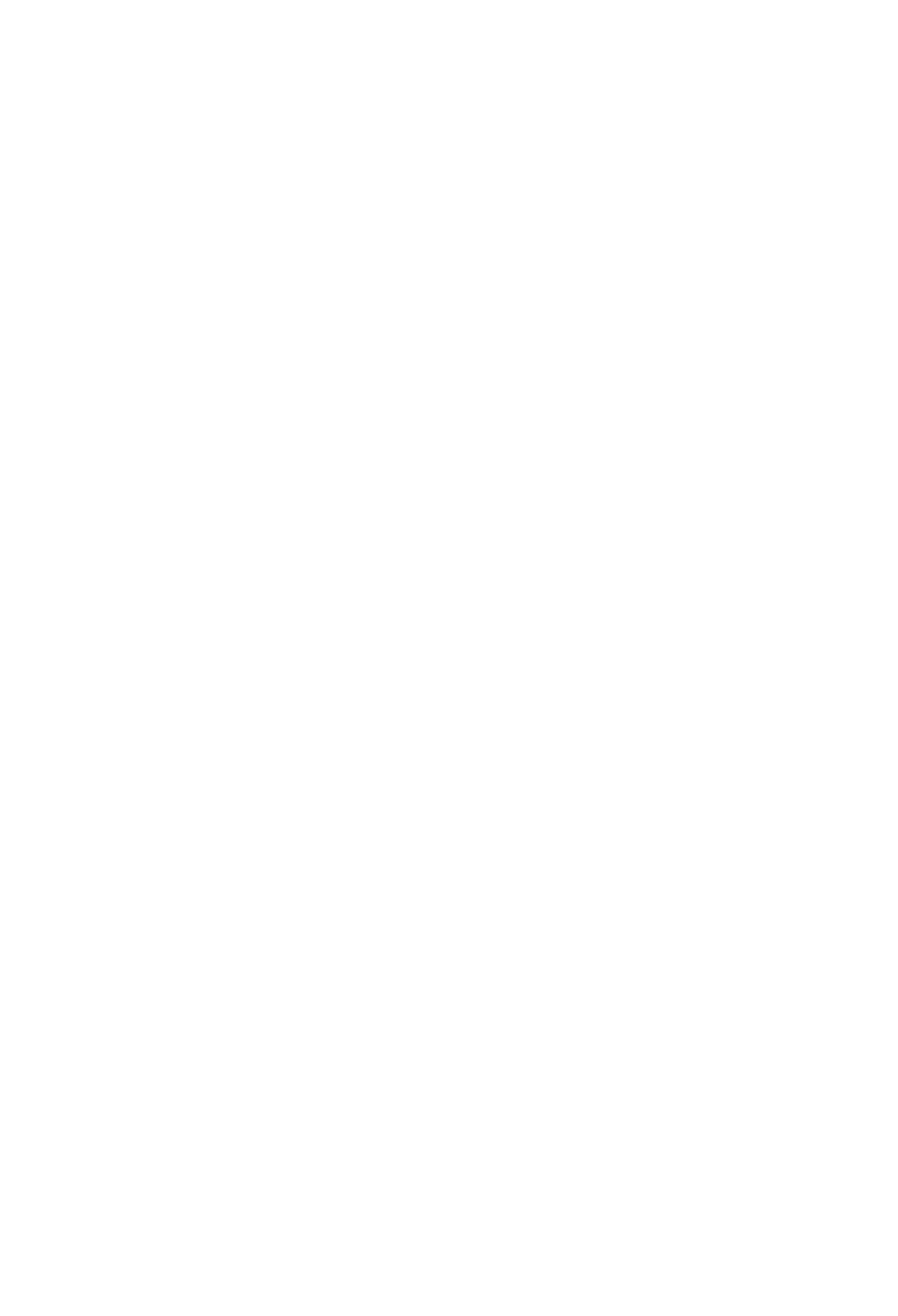# **DIVUS THOMAS**



## Anno 120**°**- 2017 - maggio/agosto

# Thomism in the Renaissance: Fifty Years After Kristeller

Contributi di PaulR.Blum

Andrea Colli EvaDelSoldato **Kent Emery** A.Frazier (ed.) MatthewT.Gaetano

BrianGarcia Jozef Matula Robert T. Pomplun Andrea Robiglio Tommaso Scandroglio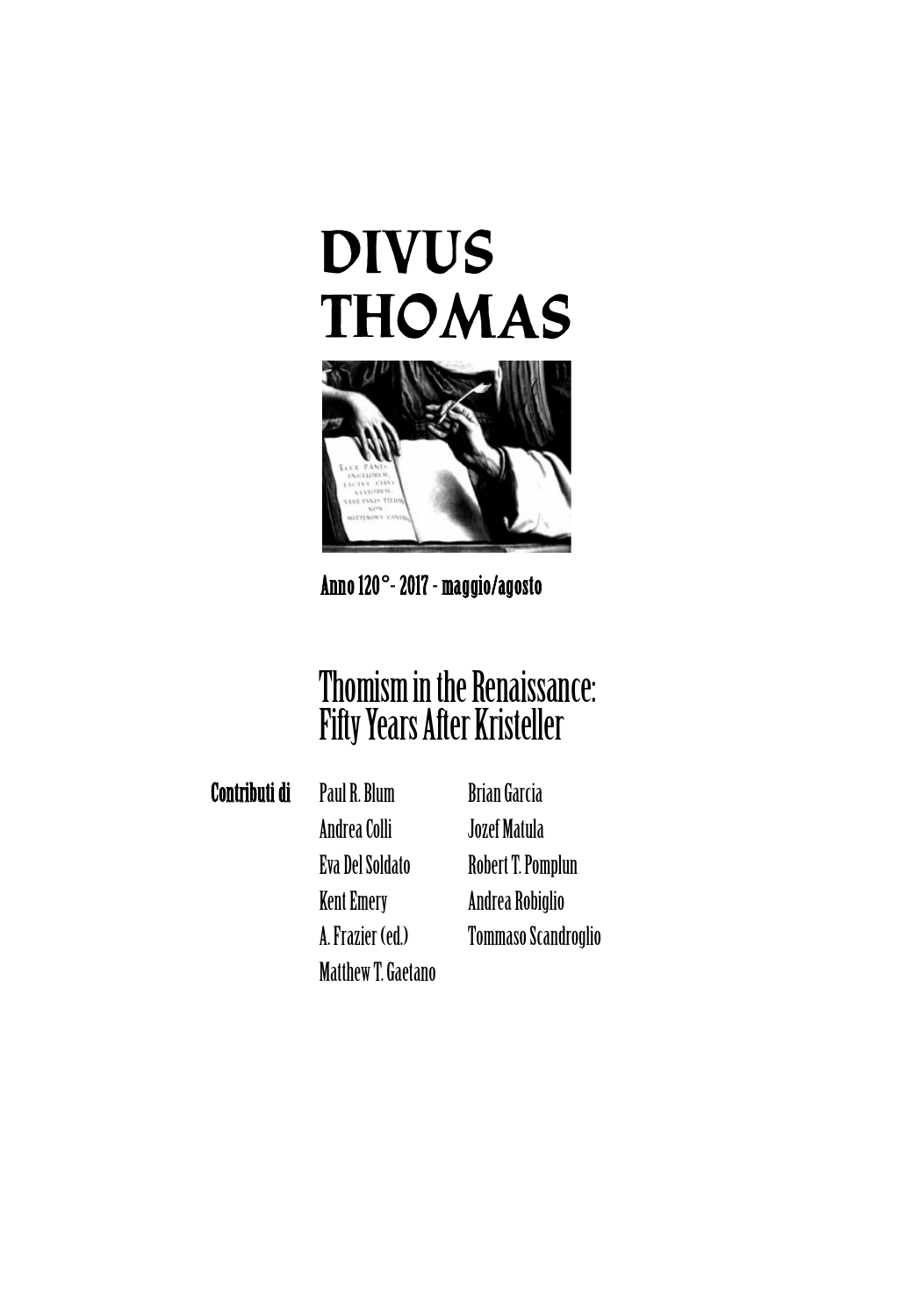# **DIVUS THOMAS**

ISSN 0012-4257 Periodico quadrimestrale dello Studio Filosofico Domenicano, della Provincia San Domenico in Italia Via dell'Osservanza, 72 40136 Bologna BO

Tel. ++39 051582034 - Fax ++39 051331583 acquisti@esd-domenicani.it www.edizionistudiodomenicano.it Autorizzazione del Tribunale di Firenze del 19 aprile 1948 n. 13

*Direttore*: MARCO SALVIOLI - divusthomasdirettore@esd-domenicani.it

*Comitato editoriale:* Alberto Ambrosio, Giuseppe Barzaghi (direttore responsabile), Giovanni Bertuzzi, Giorgio Carbone, Diana Mancini, Flavio Minoli, Tommaso Reali.

*Collaboratori:* Fernando Bellelli, Erio Castellucci, David Černý, Alberto Cevolini, Marianna Rascente, Claudio Testi.

TUTTI I DIRITTI SONO RISERVATI

© 2017 - Edizioni Studio Domenicano - www.edizionistudiodomenicano.it Grafica di copertina: Domenico Gamarro

I diritti di traduzione, di memorizzazione elettronica, di riproduzione e di adattamento totale o parziale con qualsiasi mezzo, compresi i microfilm, le fotocopie e le scannerizzazioni, sono riservati per tutti i Paesi.

Le fotocopie per uso personale del lettore possono essere effettuate nei limiti del 15% del volume dietro pagamento alla SIAE del compenso previsto dall'art. 68, commi 4 e 5, della legge 22/04/1941, n. 633.

Le riproduzioni diverse da quelle sopra indicate, e cioè le riproduzioni per uso non personale (a titolo esemplificativo: per uso commerciale, economico o professionale) e le riproduzioni che superano il limite del 15% del volume possono avvenire solo a seguito di specifica autorizzazione scritta rilasciata dall'Editore oppure da AIDRO, Corso di Porta Romana 108, 20122 Milano, segreteria@aidro.org

L'elaborazione dei testi, anche se curata con scrupolosa attenzione, non può comportare specifiche responsabilità per eventuali involontari errori o inesattezze.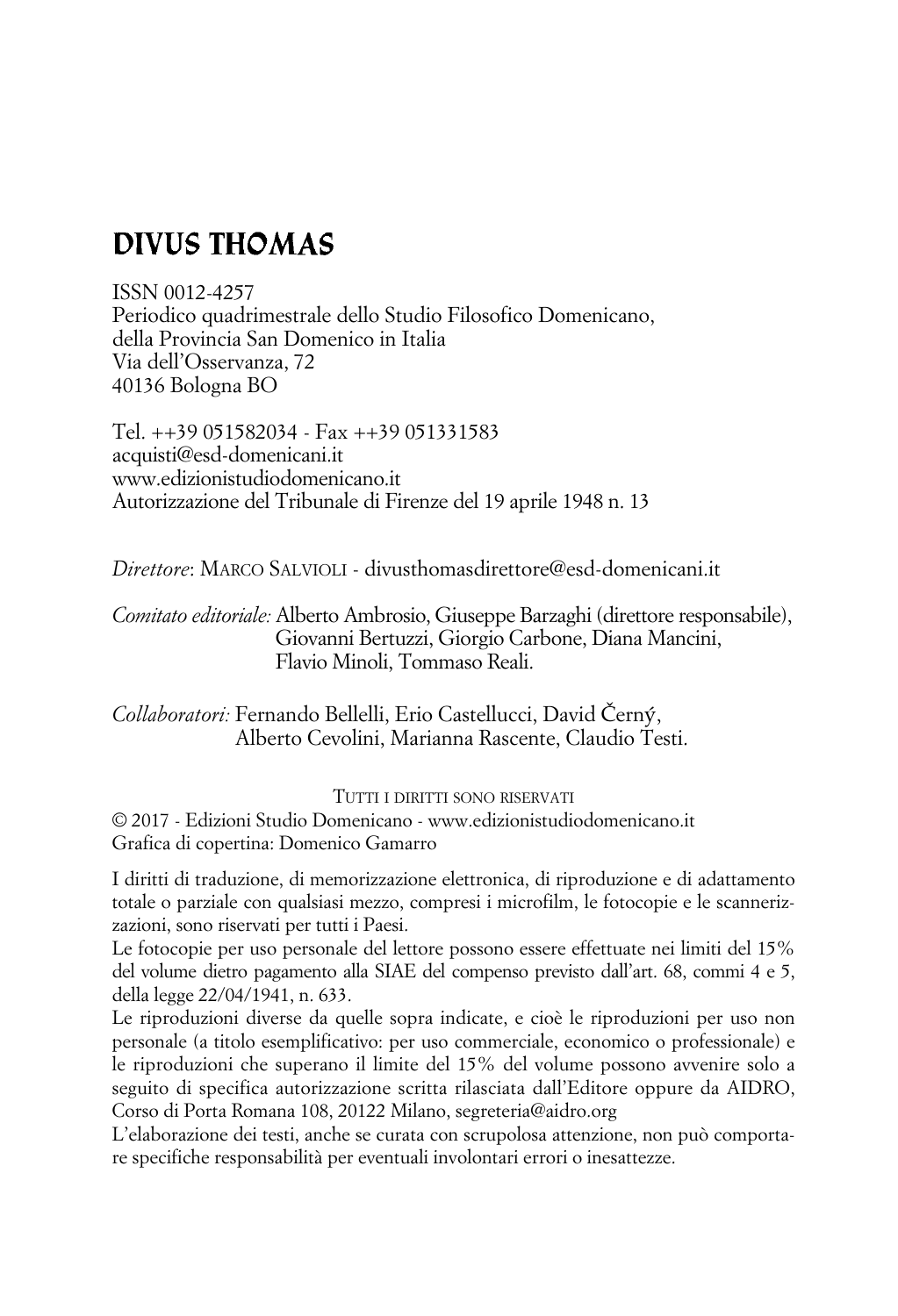# **DIVUS THOMAS**

Rivista quadrimestrale

#### *ABBONAMENTI 2017*

|                                                  | un anno      | due anni           |
|--------------------------------------------------|--------------|--------------------|
| Italia ordinario biblioteche, enti, agenzie ecc. | 100,00<br>€  | 160,00<br>€        |
| Italia ridotto persone fisiche e privati         | 60.00<br>€   | 100,00<br>€        |
| Estero ordinario biblioteche, enti, agenzie ecc. | 190,00<br>€  | $∈$ 330,00         |
| Estero ridotto persone fisiche e privati         | $∈$ 150,00   | $∈$ 240,00         |
| Serie completa 1924 - 2017, sconto 80%           | € $5.018,00$ | $\epsilon$ 1003,60 |
| Serie completa 1992 - 2017, sconto 50%           | € $1.578,00$ | 789,00<br>€        |
| numero singolo € 30,00                           |              |                    |

*I singoli quaderni si possono acquistare anche presso l'Editore.*

#### *PAGAMENTI*

#### **Bonifico bancario**

c/c numero 12971404

tenuto presso Poste Italiane SpA<br>
intestato a Edizioni Studio Do intestato a Edizioni Studio Domenicano<br>IBAN IT 49 W 07601 02400 00001297 IBAN IT 49 W 07601 02400 000012971404<br>BIC BPPIITR X X X B P P I I T R R X X X

#### **Bollettino postale**

ccp 12971404<br>intestato a Edizioni Stu Edizioni Studio Domenicano

Non si accettano assegni.

Il contratto di abbonamento ha durata annuale e si intende cessato con l'invio dell'ultimo numero di annata. Il rinnovo utile ad assicurare la continuità degli invii deve essere effettuato con versamento della quota entro il 31 gennaio del nuovo anno.

Si prega, ad ogni versamento, di indicare sempre il codice di abbonamento assegnato e l'anno di riferimento del canone.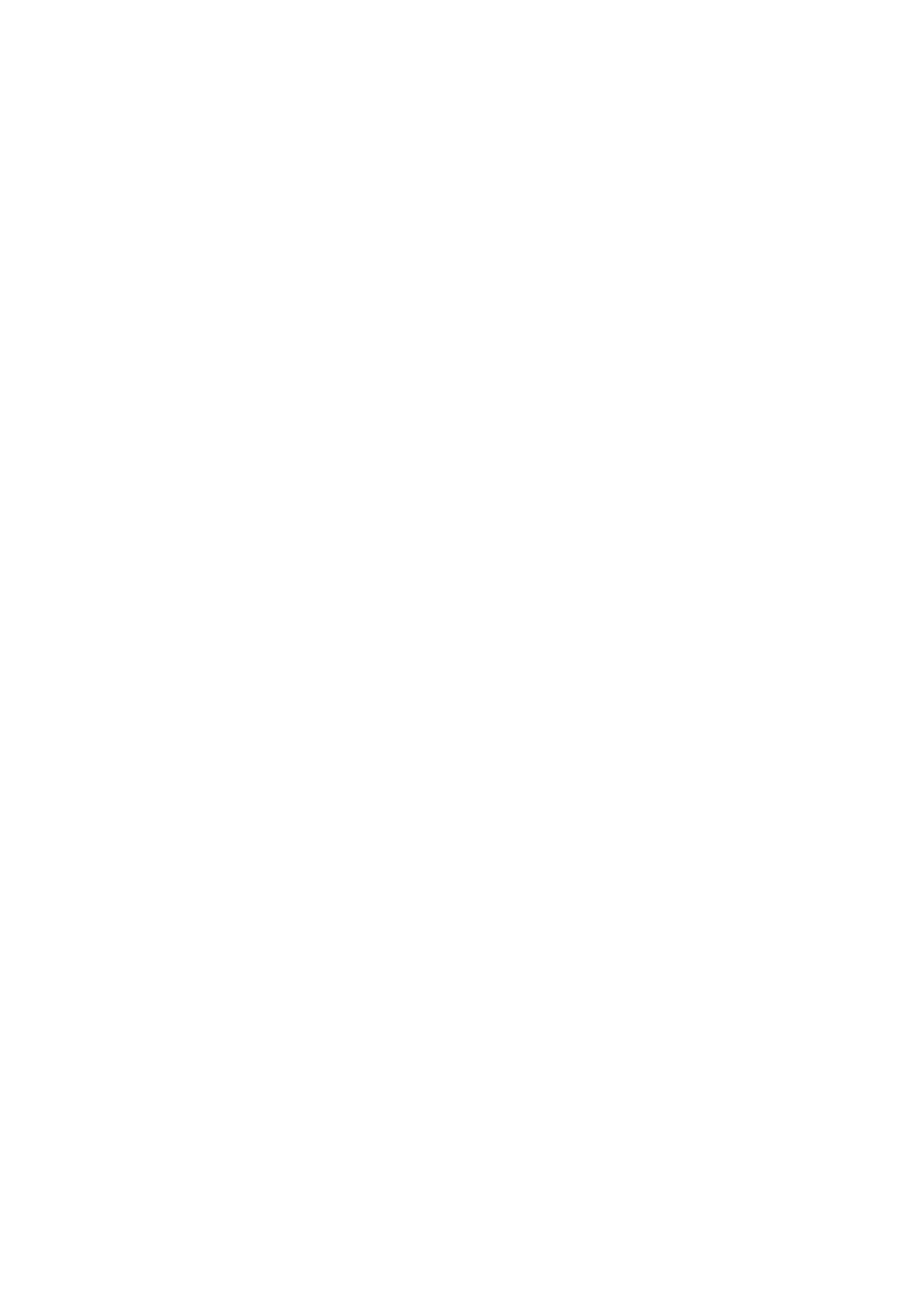# **SOMMARIO**

| PRESENTAZIONE                                                   | 11 |
|-----------------------------------------------------------------|----|
| MONOGRAFIE                                                      |    |
| PAUL RICHARD BLUM                                               |    |
| Introduction                                                    |    |
| <b>Humanism and Thomism:</b><br>Doctrines, Schools, and Methods | 13 |
|                                                                 |    |
| MATTHEW T. GAETANO                                              |    |
| The "Studia humanitatis" and Renaissance Thomism                |    |
| at the University of Padua                                      | 21 |
| Poetry                                                          | 28 |
| Latin Eloquence                                                 | 31 |
| History                                                         | 38 |
| Conclusion                                                      | 45 |
| Abstract                                                        | 46 |
| Riassunto                                                       | 46 |
| <b>JOZEF MATULA</b>                                             |    |
| <b>Agostino Nifo's Reading of Thomas Aquinas</b>                | 48 |
| Thomas Aquinas in Renaissance Thought                           | 48 |
| Agostino Nifo (1469/70-1538) and Thomas Aquinas                 | 51 |
| Nifo's Attitude to Thomas in his Anti-averroistic Period        | 55 |
| Conclusion                                                      | 65 |
| Abstract                                                        | 67 |
| Riassunto                                                       | 68 |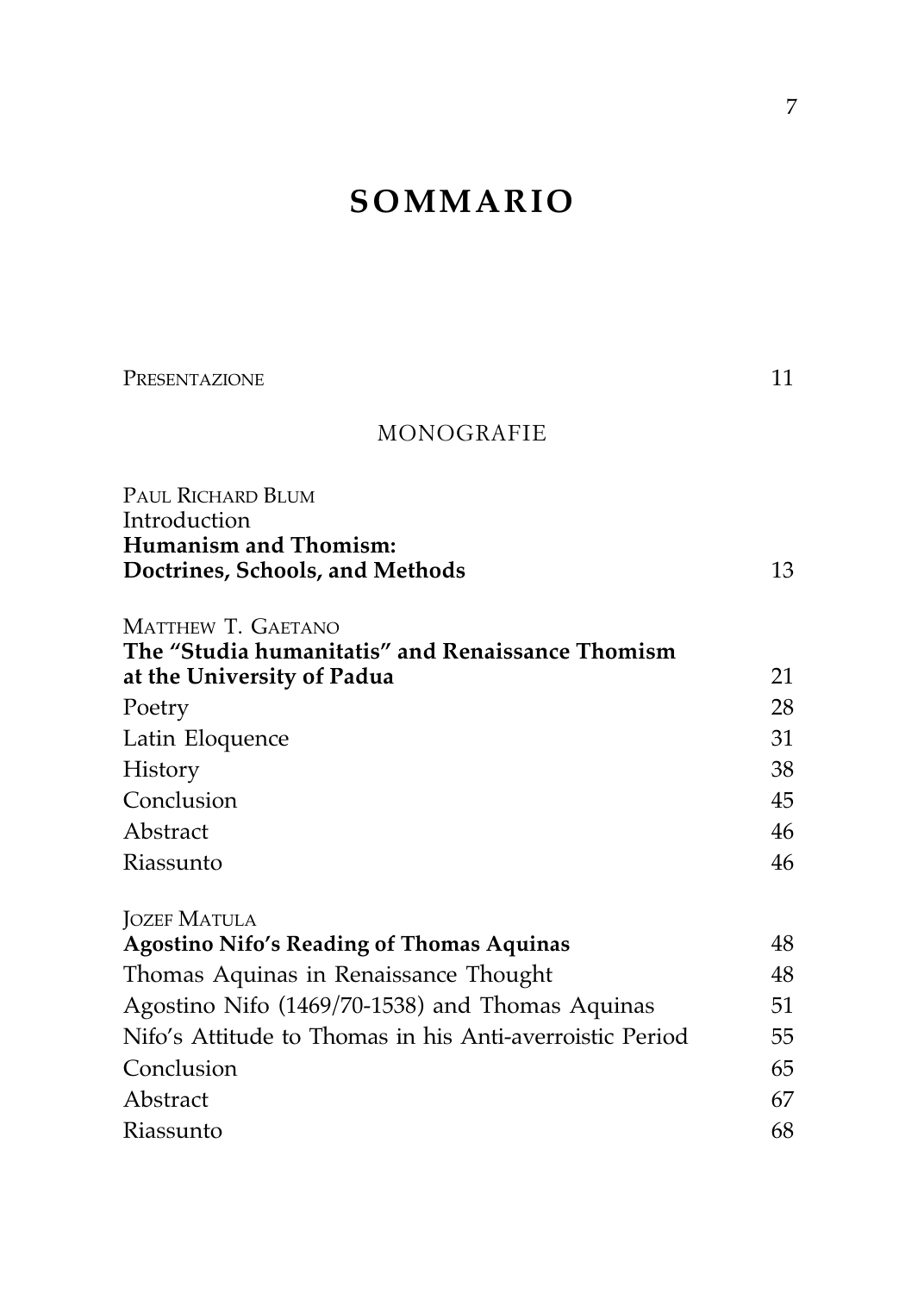| BRIAN GARCIA & ANDREA A. ROBIGLIO<br>The Editor, the Author, and the Saint:<br>Dominic of Flanders and Antonio de Ferraris, |     |
|-----------------------------------------------------------------------------------------------------------------------------|-----|
| two Quattrocento Readers of Aquinas                                                                                         | 69  |
| Abstract                                                                                                                    | 88  |
| Riassunto                                                                                                                   | 88  |
| <b>EVA DEL SOLDATO</b><br><b>Exploiting Thomas:</b>                                                                         |     |
| Renaissance Thinkers, Aquinas, and Aristotle's Piety                                                                        | 89  |
| Abstract                                                                                                                    | 105 |
| Riassunto                                                                                                                   | 105 |
| <b>ROBERT TRENT POMPLUN</b>                                                                                                 |     |
| Thomism and the Study of Asian Language during<br>the Italian Renaissance                                                   | 106 |
| Introduction: Scholasticism and the studia                                                                                  |     |
| humanitatis in Europe                                                                                                       | 106 |
| The Contribution of the Religious Orders<br>to the Study of Asian Language                                                  | 109 |
| Thomist Texts and Translations in the Asian Missions                                                                        | 115 |
| Arguments for God's Existence and the Soul's Immortality<br>in the Asian Missions                                           | 122 |
| The Formal Influence of Asian Texts on Thomist Scholasticism                                                                | 127 |
| Abstract                                                                                                                    | 130 |
| Riassunto                                                                                                                   | 131 |
| KENT EMERY, JR.                                                                                                             |     |
| <b>Comment on Thomism in the Renaissance:</b>                                                                               |     |
| <b>Fifty Years After Kristeller</b>                                                                                         | 132 |
| Abstract                                                                                                                    | 160 |
| Riassunto                                                                                                                   | 160 |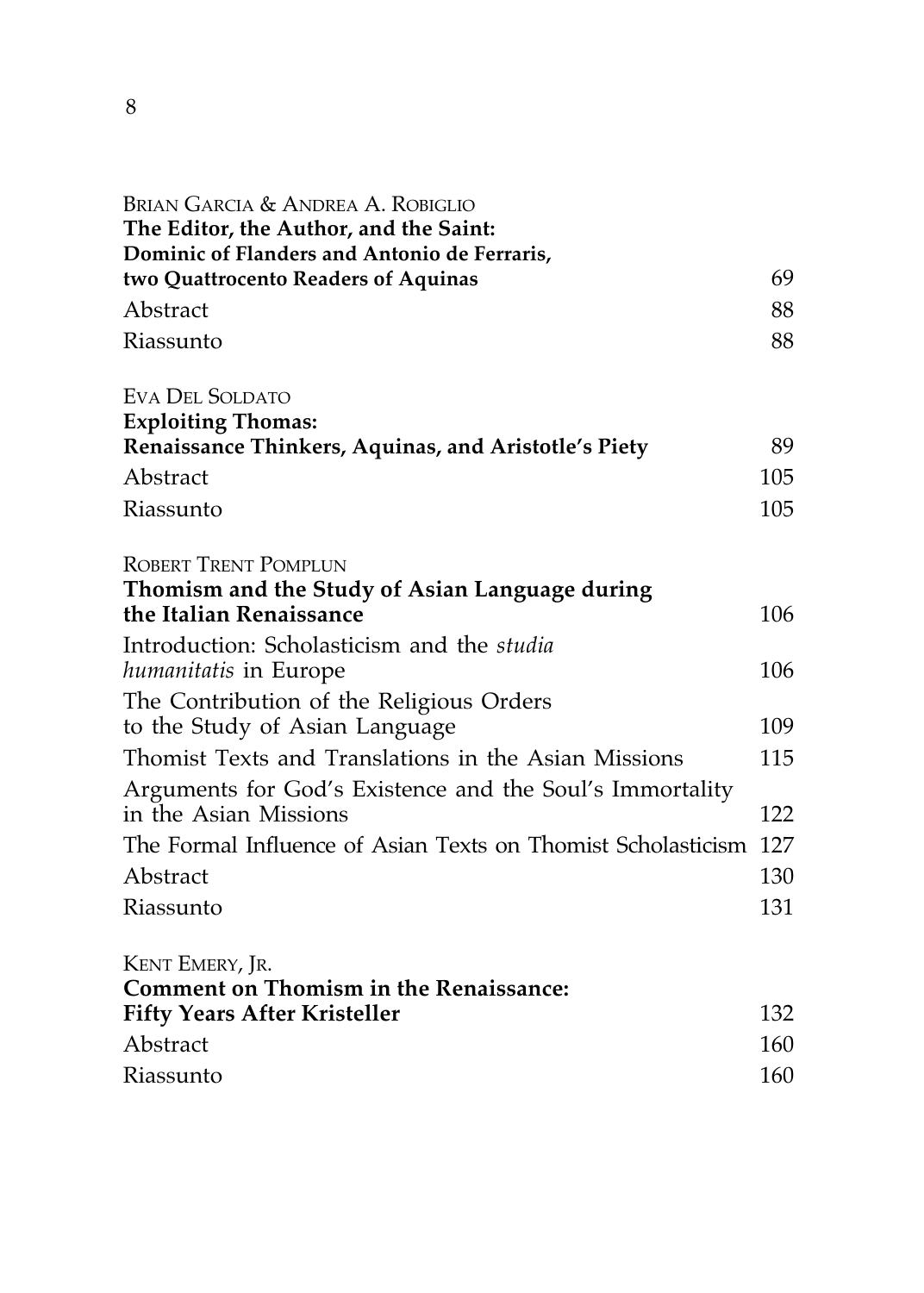### SAGGI

| <b>ANDREA COLLI</b>                                        |     |
|------------------------------------------------------------|-----|
| Tommaso prima del tomismo. Annotazioni                     |     |
| per un'edizione critica della Lectura Thomasina (II libro) | 163 |
| Per iniziare:                                              |     |
| La Lectura Thomasina nel suo contesto                      | 163 |
| La tradizione manoscritta                                  | 166 |
| Una panoramica sui contenuti del II libro                  | 170 |
| Il "tomismo" di Guglielmo di Pietro di Godino              | 183 |
| Considerazioni conclusive                                  | 192 |
| Riassunto                                                  | 193 |
| Abstract                                                   | 193 |
| TOMMASO SCANDROGLIO                                        |     |
| Il piacere nell'atto coniugale ha natura di fine?          | 195 |
| Il piacere: aspetti generali                               | 195 |
| Piacere e pienezza della donazione                         | 199 |
| Il piacere come fine                                       | 202 |
| Sintesi degli argomenti espressi                           | 213 |
| Riassunto                                                  | 214 |
| Abstract                                                   | 215 |
|                                                            |     |

RECENSIONI 217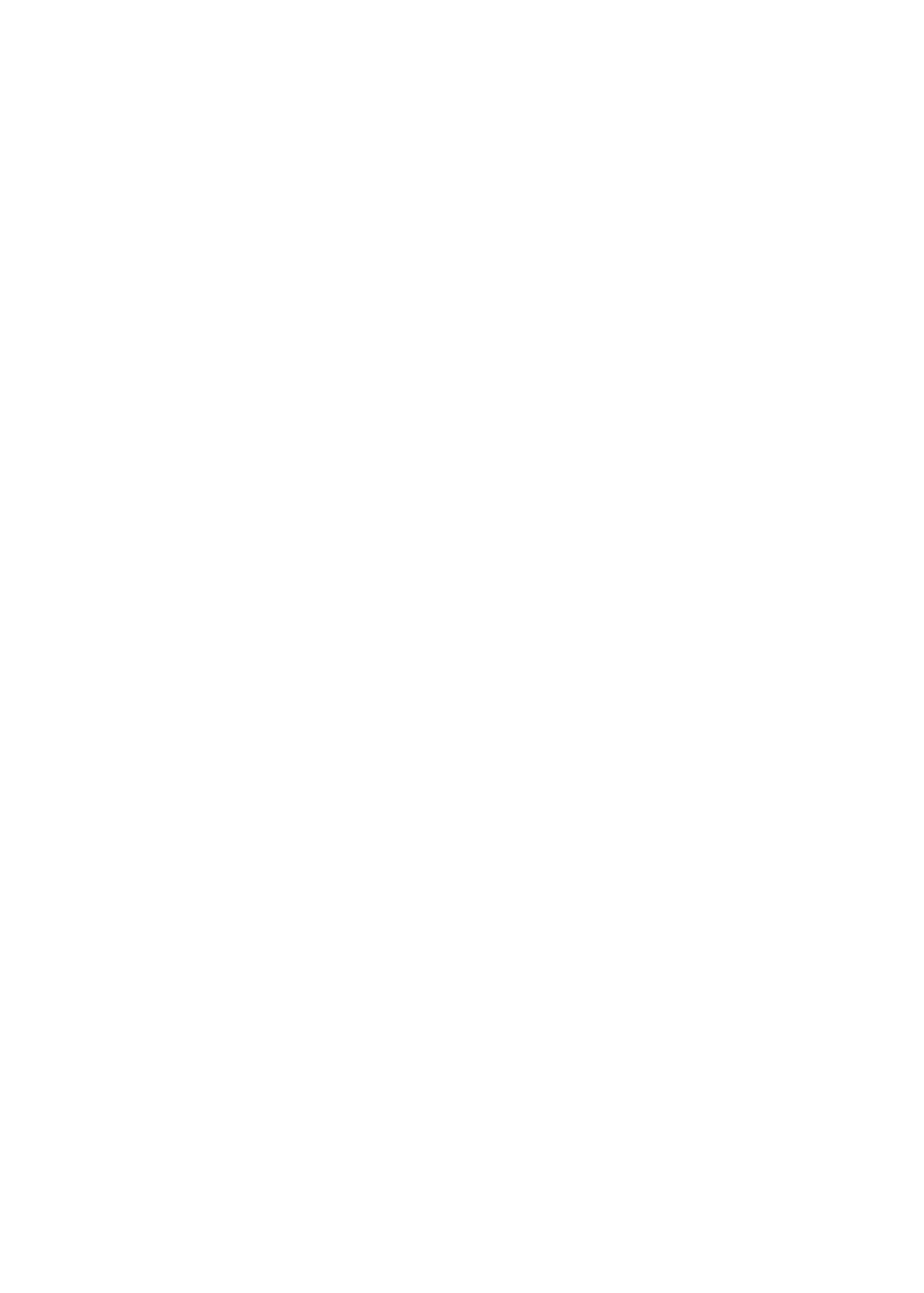#### PRESENTAZIONE

*Thomism in the Renaissance: Fifty Years After Kristeller* is a special issue of *Divus Thomas* prepared in celebration of the fiftieth anniversary of Paul Oskar Kristeller's foundational essay in the history of philosophy, *Le Thomisme et la pensée italienne de la Renaissance* (1967; expanded Eng. tr. 1974).

In *Le Thomisme*, Kristeller revealed the lively continuity, in the age of Renaissance humanism, of philosophical topics, positions, and methods associated with medieval scholasticism. Kristeller revised scholarly understanding of that epochal encounter in three discipline-changing ways, all closely related.

First, by drawing on a formidable documentary base of unknown and under-utilized sources, he re-examined Aquinas' place in doctrinal debates both within and without the Dominican order. In this way Kristeller shed such light on the reception of Aquinas' thought as to open a new field of study, Renaissance Thomism.

Second, Kristeller emphasized the fact that, outside the Dominican Order, Thomas was just one among many medieval scholastics of interest to Renaissance intellectuals. Albertus Magnus, for example, was arguably of more interest to the natural philosophers than was Thomas, while Franciscan promotion of Duns Scotus ensured the importance of Scotism among Italian theologians. Ockham, in contrast, had few peninsular adherents.

And third, drawing up a three-stage history of Thomas's reception, Kristeller pointed out that the saint did not begin to emerge as such a singular representative of the Middle Ages *tout court* until the mid-sixteenth century. It was *Aeterni patris* (1879) that gave us Thomism as the quintessentially 'medieval' theology we know today.

In this special issue, six young scholars take up the challenge of "Le Thomisme," extending and deepening Kristeller's findings. They adopt his historical stance to analyze aspects of Renaissance Thomism in significant contexts: among theology professors at University of Padua; in a lay philosopher of syncretistic bent; in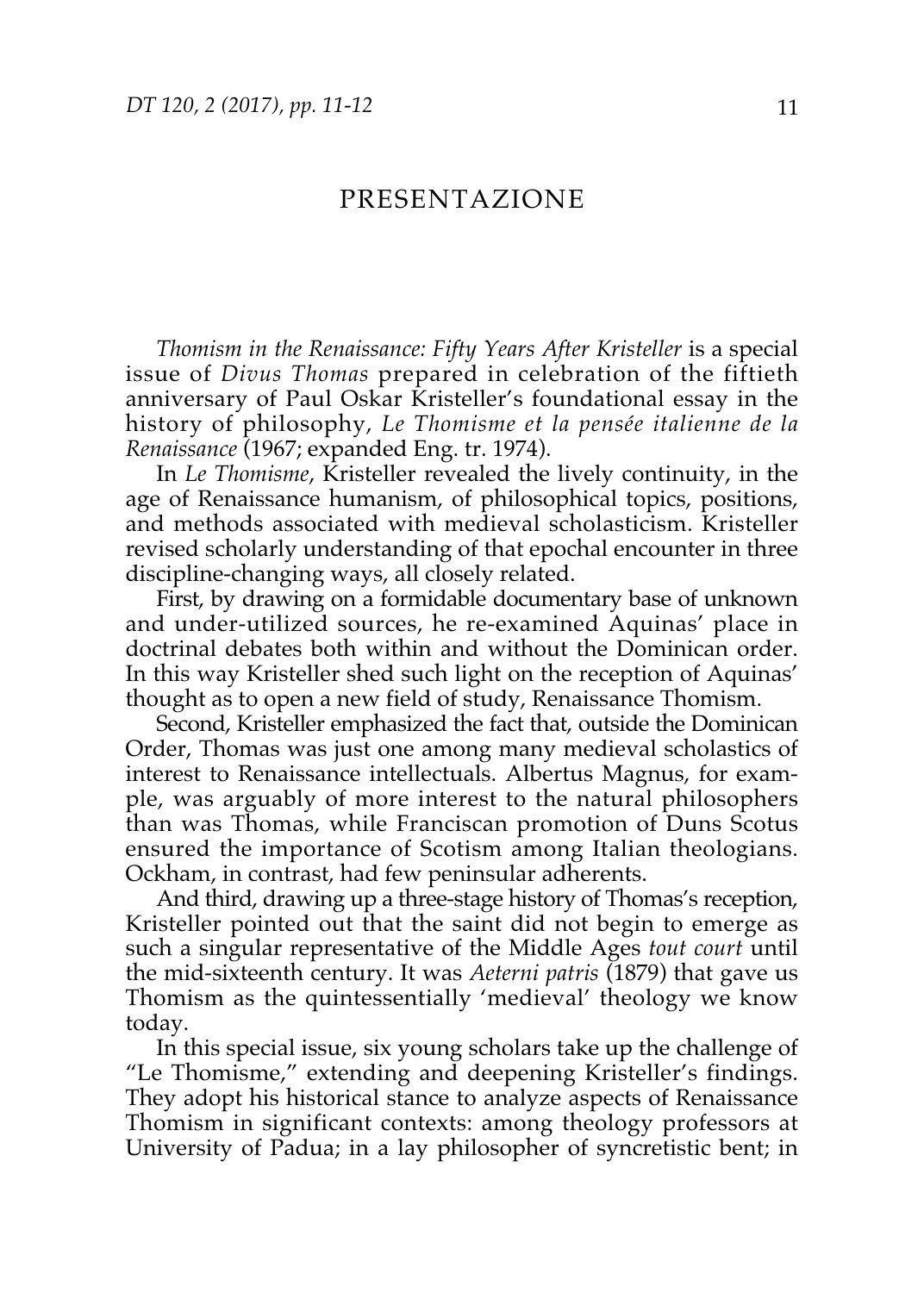#### 12 PRESENTAZIONE

the household of a Greek émigré cardinal; in manuscripts and early printed books; and among the learned Jesuit missioners to Asia. Two senior scholars provide the introduction and conclusion. In the former, warning against the pitfalls of doing history through "-isms," P.R. BLUM elucidates the markers of humanism and Thomism. In the latter, KENT EMERY, Jr. comments on the essays, noting their responses to Kristeller's work; Emery highlights the complementarity of humanist and Scholastic modes of learning, and notes Aquinas's part in the celebrated Renaissance debates concerning the superiority of Plato or Aristotle, the correct interpretation of Aristotle, and the immortality of the soul.

At the Chicago 2017 meeting of the Renaissance Society of America, two commemorative panels on "Thomism and Renaissance" attracted excellent speakers and large audiences. Those papers appear here thanks to the generosity of Fr. Marco Salvioli, editor of *Divus Thomas*. ALISON FRAZIER (University of Texas at Austin), has edited this collection on behalf of the American Academy in Rome-Society of Fellows.

A. FRAZIER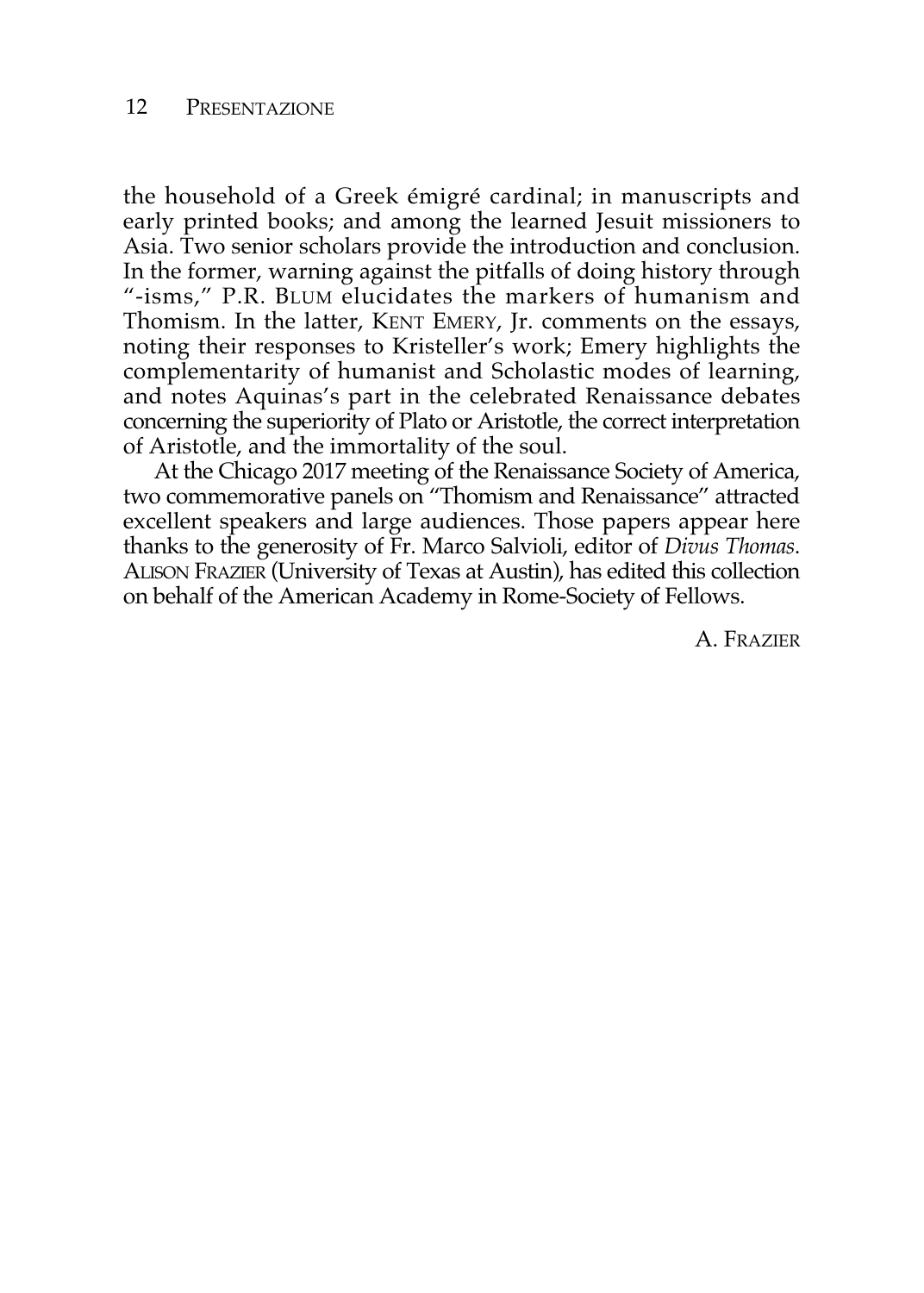#### INTRODUCTION

### **HUMANISM AND THOMISM: DOCTRINES, SCHOOLS, AND METHODS**

PAUL RICHARD BLUM<sup>\*</sup>

The study of Renaissance philosophy originated in the early twentieth century as an alternative to the dominant philosophical trends, particularly Neo-Kantianism and Neo-Thomism. Paul Oskar Kristeller, in his seminal study on Thomism and humanism, praised the nineteenth-century renewal of Scholasticism for encouraging philological and historical research. The Neo-Thomist movement had culminated in Pope Leo XIII's encyclical letter *Aeterni Patris* (1879). Kristeller's is certainly a friendly interpretation of this decree, which had made Thomas Aquinas the leading philosopher and theologian for all Catholics. The encyclical, however, had also imposed Thomism on philosophy, and that imposition paradoxically encouraged the study of fifteenth- and sixteenth-century intellectual movements that had opposed Scholasticism. The parallel with the papal bull *Apostolici regiminis* (1513) is obvious: just as Pietro Pomponazzi, by writing *De immortalitate animae* (in which he claimed that theology has no authority over philosophy proper), opposed the pope's demand that scholars defend the doctrine of the immortality of the human soul, so some nineteenth- and twentieth-century intellectuals responded to *Aeterni Patris* by exploring alternative methods of speculation.

Professor, Dr. Phil., T.J. Higgins, S.J., Chair in Philosophy at Loyola University Maryland, Baltimore. This study is a result of research funded by the Czech Science Foundation as the project GA ČR 14-37038G «Between Renaissance and Baroque: Philosophy and Knowledge in the Czech Lands within the Wider European Context».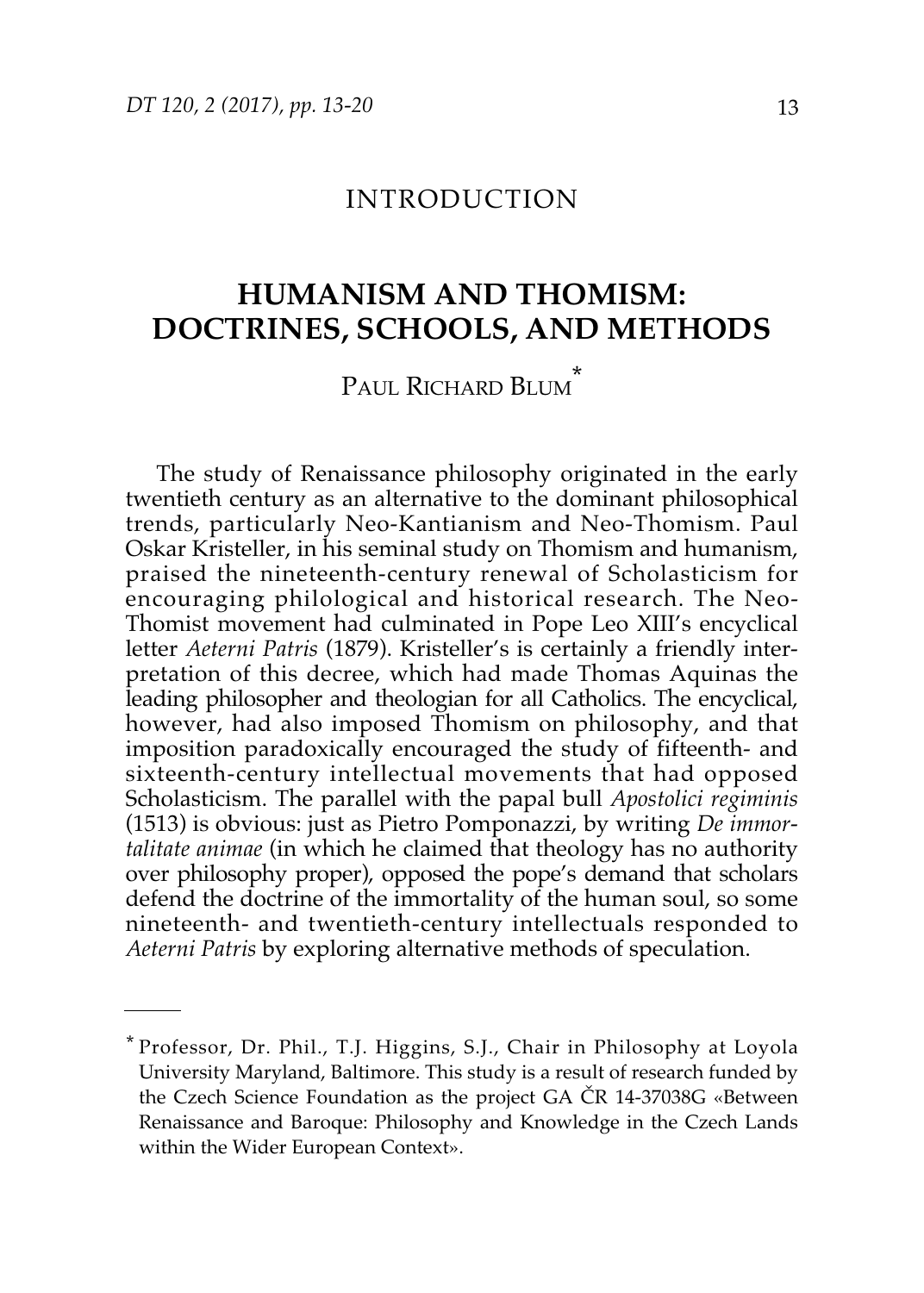Philosophers from Wilhelm Dilthey, through Ernst Cassirer, to Kristeller, recognized in the humanist movement historical allies in their struggle to liberate philosophy from Neo-Kantianism and Neo-Thomism, insofar as these *viae* dominated nineteenth-century philosophy in Germany. Dilthey came from *Lebensphilosophie* and explored the different *Weltanschauung*; Cassirer discovered the new *Weltanschauung* while distancing himself from the Neo-Kantianism, in which he was an expert; and Kristeller approached the Renaissance from his upbringing in existential philosophy. In this context, we should not forget that for Catholic thinkers, Scholasticism was the antidote to Kantianism. This antidote was certainly possible because Catholic defenders of Scholasticism advocated the idea of *philosophia perennis*, that is, the conception of philosophy as the presence of the one truth over time, with the corollary that philosophical discoveries are philosophical only if they confirm that same truth that is known to be true. «Catholic truth was the key to the history of philosophy», as Otto Willmann maintained. That was also the critical position of Franz Jakob Clemens against Hegel and Bruno and in favor of Nicholas of Cusa, whom Clemens read as a representative of Scholastic seriousness. While many thinkers of the later nineteenth and early twentieth centuries sought new ways of philosophizing independently from the Catholic or Enlightenment heritage (Franz Brentano and Martin Heidegger come to mind), it was those philosophers who identified philosophy in history (Dilthey, Cassirer, Kristeller) who were open to taking a close look at Renaissance humanism1.

<sup>1</sup> P. O. KRISTELLER, *Le Thomisme et la pensée italienne de la Renaissance*, Institut d'Études médiévales/Vrin, Montréal/Paris 1967. On Kristeller's interest in Renaissance studies see the contributions by M. L. PINE, *Paul Oskar Kristeller on Renaissance Scholasticism*, P. R. BLUM, *The Young Paul Oskar Kristeller as a Philosopher*, and W. BOUTCHER, *The Making of the Humane Philosopher: Paul Oskar Kristeller and Twentieth-Century Intellectual History*, in J. MONFASANI, *Kristeller Reconsidered: Essays on His Life and Scholarship*, Italica Press, New York 2006, pp. 213-221, 19-38, and 39-70, respectively. On Kristeller in the context of Italian Renaissance research, cf. R. RUBINI, *The Other Renaissance: Italian Humanism between Hegel and Heidegger*, University of Chicago Press, Chicago 2014.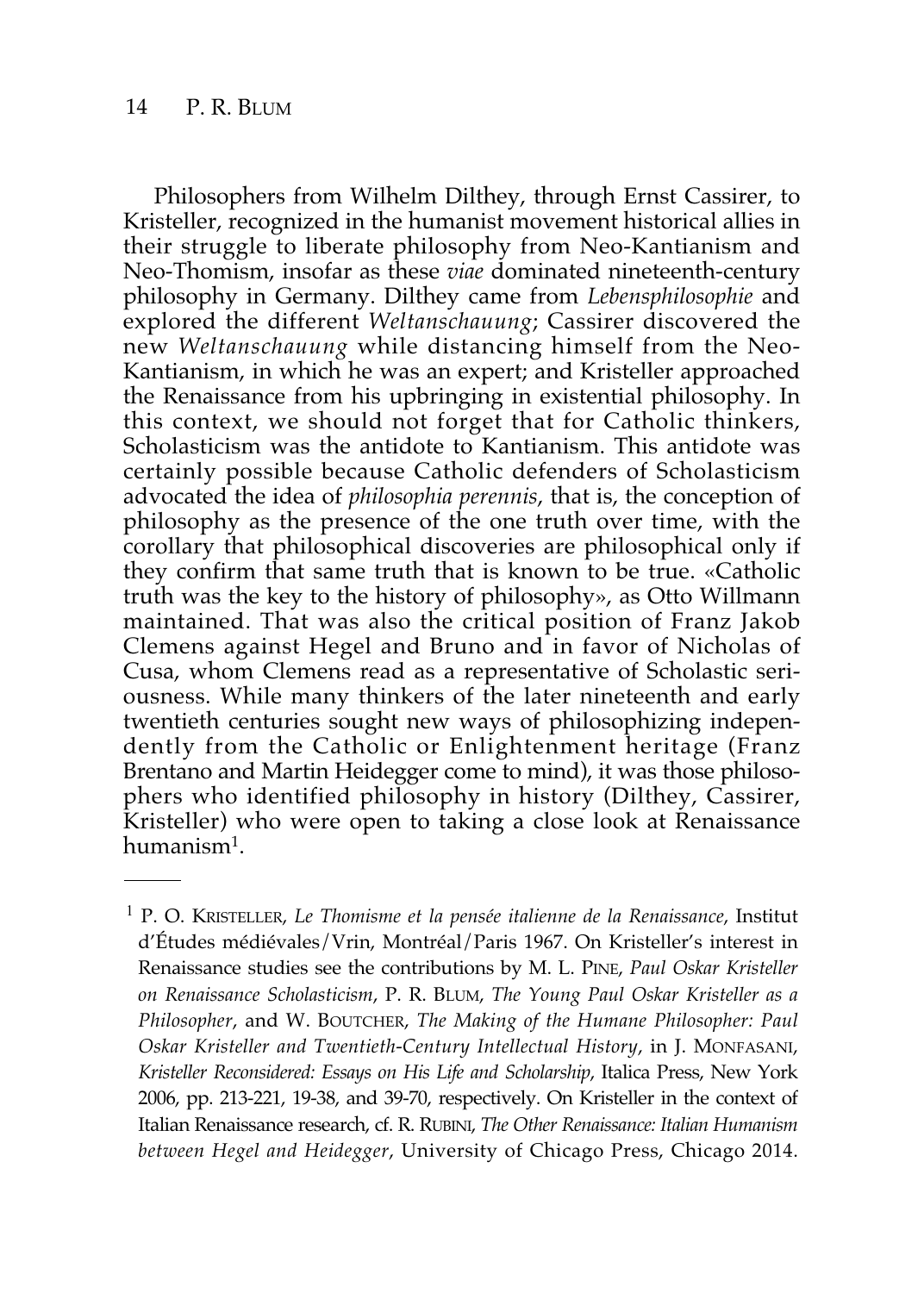Every '-ism' is an exaggeration or a reduction. It focuses on a doctrine, a perspective, or a school – and often unduly so. Sometimes certain tenets are defended as if owned by one school,

W. DILTHEY, *Weltanschauung und Analyse des Menschen seit Renaissance und Reformation*, ed. G. Misch, Teubner, Leipzig/Berlin 1914; cf. P. R. BLUM, *Zur Monadologie der Geistesgeschichte: Die Bedeutung Philipp Melanchthons für Wilhelm Dilthey*, in *IDEM*, *Das Wagnis, ein Mensch zu sein: Geschichte - Natur - Religion. Studien zur neuzeitlichen Philosophie*, Lit, Münster 2010, pp. 39-50. E. CASSIRER, *Individuum und Kosmos in der Philosophie der Renaissance*, Teubner, Leipzig/Berlin 1927. F. EHRLE, *Grundsätzliches zur Charakteristik der neueren und neuesten Scholastik*, Ergänzungshefte zu den Stimmen der Zeit, I 6, Herder, Freiburg 1918; *IDEM*, *Zur Enzyklika "Æterni Patris": Text und Kommentar*, Storia e Letteratura, Rome 1954 (contains a paper originally published in 1880, and advice on manuscript research). F. J. CLEMENS, *Giordano Bruno und Nicolaus von Cusa. Eine philosophische Abhandlung* [1847], ed. P. R. BLUM, Thoemmes Press, Bristol 2000; P. R. BLUM, *Franz Jacob Clemens e la lettura ultramontanistica di Bruno*, in E. CANONE, *Brunus redivivus, Momenti della fortuna di Giordano Bruno nel XIX secolo*, Iepi, Pisa-Rome 1998, pp. 67-103. O. WILLMANN, *Aus der Werkstatt der Philosophia perennis: Gesammelte philosophische Schriften*, Herder, Freiburg 1912. Willmann wrote the entries on liberal arts and on idealism for the *Catholic Encyclopedia*: *The Catholic Encyclopedia and Its Makers*, Encyclopedia Press, New York 1917, p. 187. (Note that the Neo-Thomist *philosophia perennis* is only loosely connected with the concept in the Platonist tradition; see W. SCHMIDT-BIGGEMANN, *Philosophia Perennis: Historical Outlines of Western Spirituality in Ancient, Medieval and Early Modern Thought*, Springer, Dordrecht 2004.) On the influence of humanism on scholasticism see also U. G. LEINSLE, *Introduction to Scholastic Theology*, Catholic University of America Press, Washington, D.C. 2010, pp. 243-276 («Humanist and Reformation Theology»). Leinsle identifies three ways in which humanists diverged from scholastics: by abandoning scholastic disputation methods; by accepting ancient authorities; and by privileging the study of languages and rhetoric. All three would be endorsed in Catholic and Protestant universities (pp. 244-247). R. QUINTO, *Scholastica: Storia di un concetto*, Il Poligrafo, Padua, 2001, pp. 129-140 («"Scholastica" e Umanesimo»), and pp. 329-411 («"Scolastica" come categoria storico-filosofica»).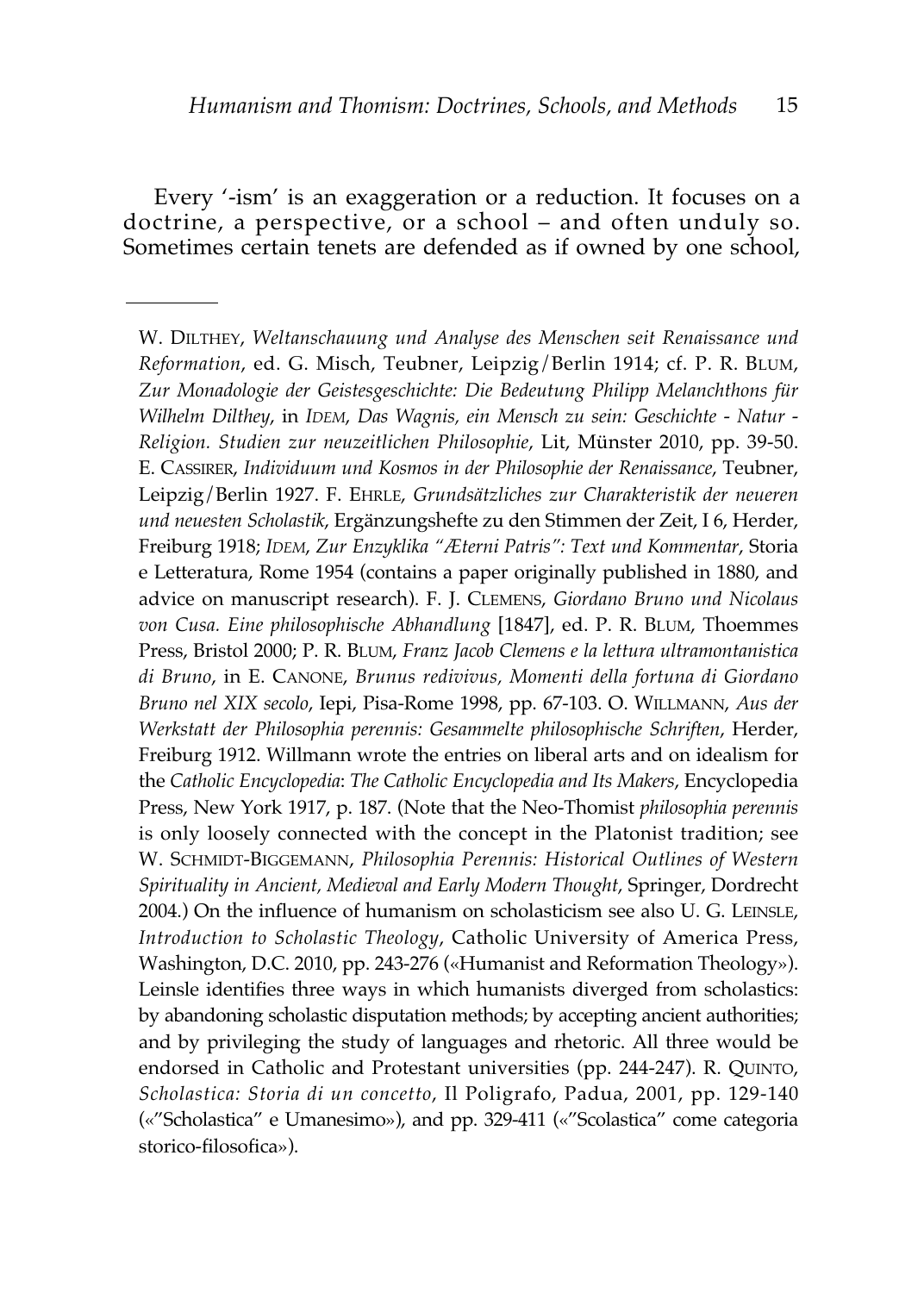while in reality they are common to many or all. Therefore one has to be careful and distinguish clearly between arguments based on the matter at hand and arguments based on authority. The contrast between authority-based and matter-based argument is indeed a signature of every kind of '-ism'. To give just one example: the appeal to write proper Latin is certainly a humanist demand, although proper Latin was also required from students in medieval schools. Besides bearing this symptom of overemphasis, every '-ism' is also a reductionism. Instead of pursuing a whole range of intellectual activities, in some research it is necessary to focus on just one. The so-called Neo-humanism of nineteenth-century Germany allegedly disregarded economical and practical education in favor of classical studies. That made it an '-ism'. In defense of ' isms', however, I should mention a third characteristic of many of them, namely, method. For instance, Protestantism and Catholicism are not only reducible to sets of doctrines; they are also specific methods of looking at the world and the divine. So the question is: insofar as humanism and Thomism are '-ism's, do they represent different methods, exaggerations, or reductionisms?

Among the papers gathered in this special issue of *Divus Thomas*, Matthew Gaetano and Robert Trent Pomplun show that Thomism and humanism are not in conflict if one looks at them as methods. Jozef Matula argues fittingly that humanism is an area of competence that is well compatible with theology. From that point of view there is no temptation to pit humanism against Thomism. And yet this temptation has historical roots: it was caused by the humanist critique of Scholasticism, starting with Petrarch. Kristeller himself, indeed, in *Le Thomisme et la pensée italienne de la Renaissance*, published the treatise of Battista Mantovano against Thomism. As I endeavored to show in the case of the controversy between Coluccio Salutati and Giovanni Dominici, however, this exchange may have been more like learned banter or public dispute between colleagues, and less an expression of profound enmity2.

<sup>2</sup> KRISTELLER, *Thomisme*, pp. 127–185; P. R. BLUM, *Philosophy of Religion in the Renaissance*, Ashgate, Farnham 2010, pp. 87-89 on Mantovano; pp. 73-79 on Salutati and Dominici.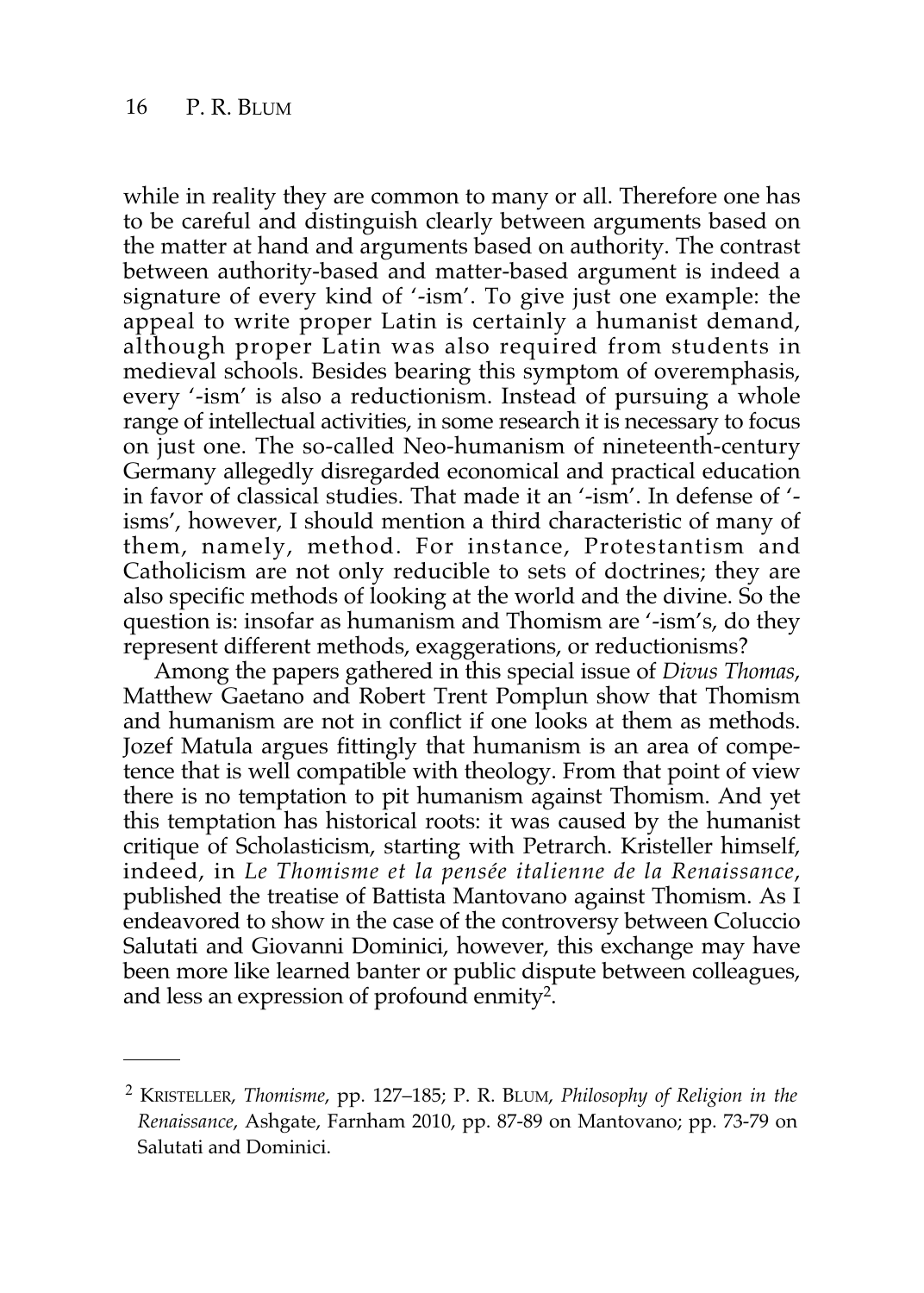One pattern in the academic interpretation of the Scholastic vs. humanistic debate has been to reinterpret the strife as proof of progress. Innovation is good, and continuity is not that bad, because continuity as a narrative pattern lets the tradition stay alive while cherishing the new. Historians of the Renaissance who have purposefully searched for evidence of innovation and a break with the tradition include Paul Grendler, Charles Nauert, and Robert Black. Even the *Encyclopedia of Renaissance Philosophy* at Springer, edited by Marco Sgarbi and still in the making, directs authors to include in their entries one section on «Heritage and Rupture with the Tradition» and another on «Innovative and Original Aspects»3. Apart from suspecting that invocations of progress may be a mere marketing tool, we might also perceive that such concern for progress approaches Whig history and, still more troubling, implies that the presence and virulence of medieval sources in 'innovative' humanism will be overlooked, if not outright suppressed.

<sup>3</sup> R. BLACK, *Humanism and Education in Medieval and Renaissance Italy: Tradition and Innovation in Latin Schools from the Twelfth to the Fifteenth Century*, Cambridge University Press, Cambridge 2001; P. F. GRENDLER, *The Universities of the Italian Renaissance*, The Johns Hopkins University Press, Baltimore 2002; M. T. GAETANO, *Renaissance Thomism at the University of Padua*, 1465-1583, Ph.D. Diss., University of Pennsylvania, 2013, cites Grendler's emphasis on innovation; C. G. NAUERT, *Humanism and the Culture of Renaissance Europe*, 2nd ed., Cambridge University Press, Cambridge 2006; idem, *The Clash of Humanists and Scholastics: An Approach to Pre-Reformation Controversies*, in «The Sixteenth Century Journal» 4, no. 1 (1973): 1-18. Marco Sgarbi, ed., *Encyclopedia of Renaissance Philosophy* (Springer), accessed May 21, 2017, http://www.springer.com/us/book/9783319141688, guidelines for authors. In addition, the Festschrift for Ron Witt has a section «Erudition and Innovation»: C. S. Celenza-K. Gouwens, *Humanism and Creativity in the Renaissance: Essays in Honor of Ronald G. Witt*, Brill, Leiden 2006. On the debate in general see E. RUMMEL, *The Humanist-Scholastic Debate in the Renaissance & Reformation*, Harvard University Press, Cambridge 1995, with the response by C. G. NAUERT, *Humanism as Method: Roots of Conflict with the Scholastics*, «The Sixteenth Century Journal» 29, no. 2 (1998): 427-438.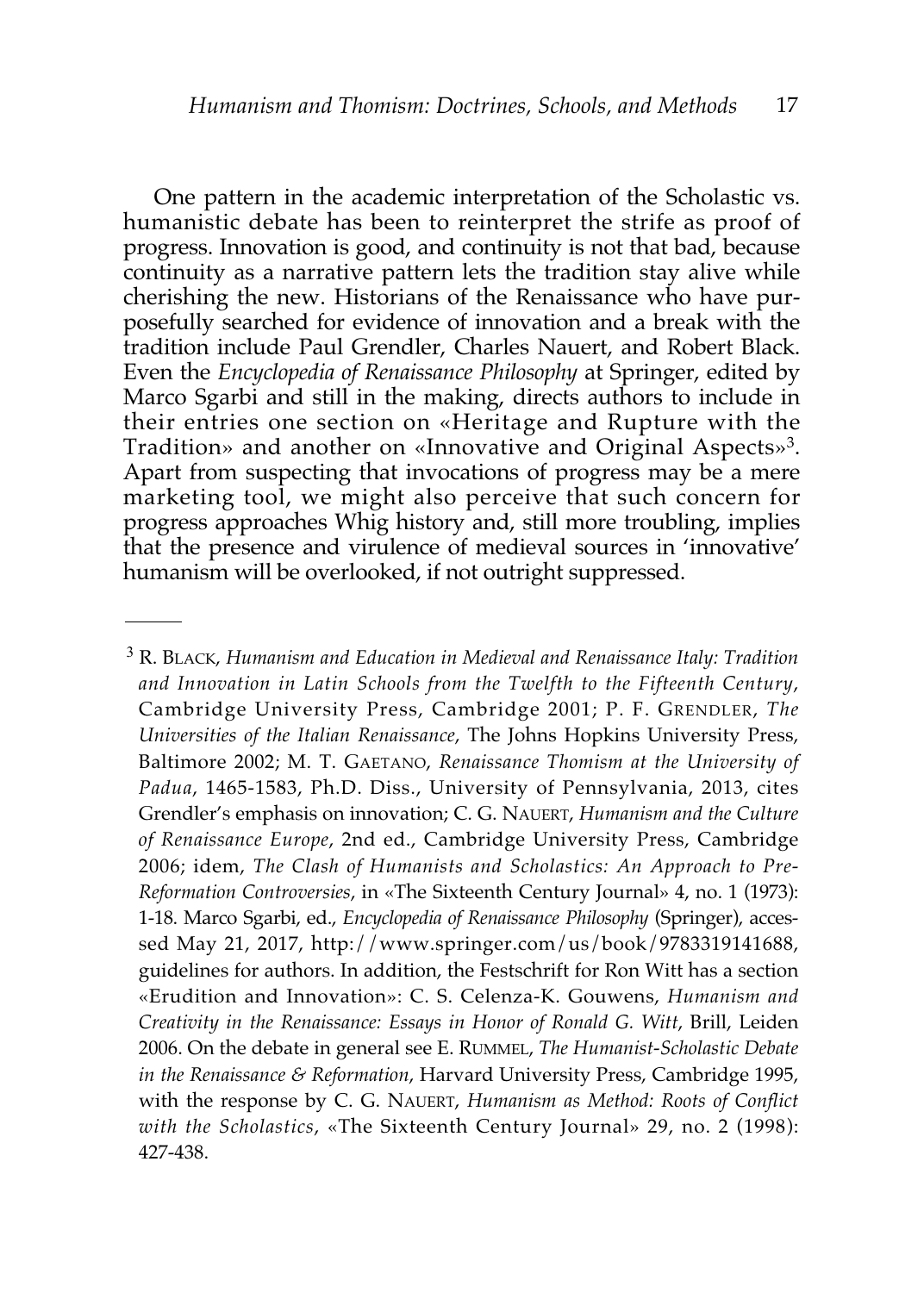Considering '-isms', we need to point out that '-isms' in philosophy are utterly unphilosophical if they obfuscate the intellectual space (*Denkraum*) in which philosophy is alive. Whether we focus on a particular set of tenets, a method, or a school, we always run the risk of not understanding the context in which any of these came to life. As the papers gathered in this special issue of *Divus Thomas* document in a variety of ways, any particular '-ism' is of interest only in context, of which the other '-isms' are certainly part.

After these preliminary remarks it is possible to make a number of statements about humanism as a historical '-ism'. As a method it is obviously and explicitly the preference of the anthropocentric perspective on philosophical themes. With that point in mind, we may look at the authority of Aquinas as it extended into the period of the Renaissance. Supposing that Aquinas, and with him Thomism, advocated a sort of dogmatic Aristotelianism as part of the 'perennial truth', we shall not be at all astonished that, as Matula shows, Aquinas found respect as a competent interpreter of Aristotle. However, he no longer holds a monopoly on the Philosopher. Rather, he joins the varied chorus of Renaissance Aristotelianisms. Charles Schmitt's coinage of Aristotelianism in plural form was precisely the undoing of Aristotelian philosophy as an '-ism' 4.

Mindful of the twentieth-century understanding of Thomism, Gaetano plausibly argues that those university schools in the Renaissance that taught *via Thomae* and *via Scoti* were not at all endorsing the one '-ism' over the other; they did not assert unilateral partisanship for one or the other school. Rather, scholars acknowledged the validity of tenets, the areas of competence, and the methods that were to be pursued with some consistency in the search for philosophical-theological knowledge. In this context, the humanist influence on Thomists is not surprising. Eva Del Soldato shows how Thomism and Aristotelianism cease to shape schools of

<sup>4</sup> C. B. SCHMITT, *Aristotle and the Renaissance*, Harvard University Press, Cambridge, MA 1983, «Aristotelianisms in the Renaissance»; cf. C. BLACKWELL-S. KUSUKAWA, *Philosophy in the Sixteenth and Seventeenth Centuries: Conversations with Aristotle*, Ashgate, Aldershot 1999.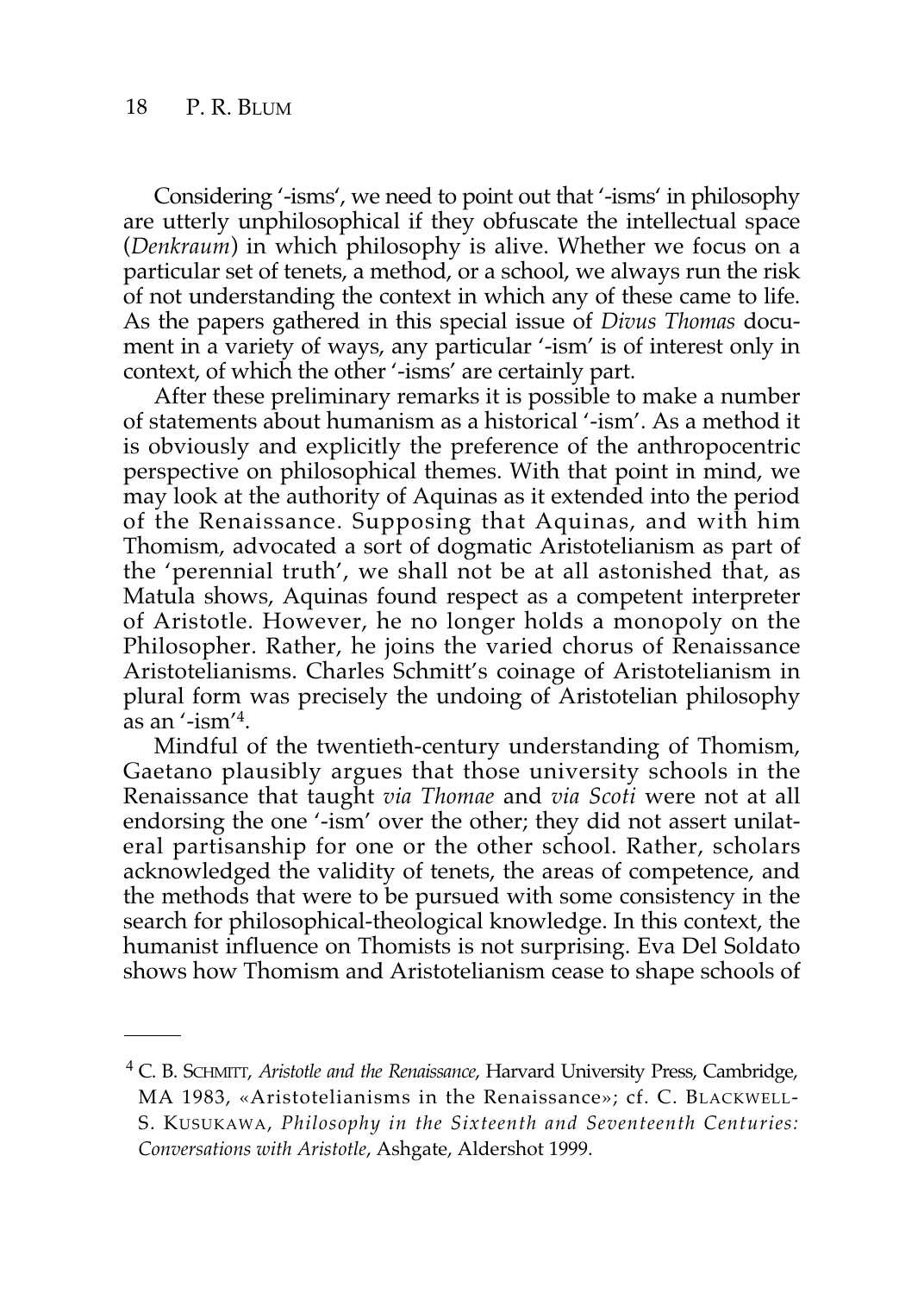thought when thinkers make "flexible and opportunistic use of Thomas", whether to promote yet another '-ism', namely, Platonism, or to pit one Aristotelianism against another. A strong case of Thomism appears in Dominic of Flanders: as Brian Garcia notes, Aquinas served as *the* authority for Thomists; only a guardian of Thomas was entitled to undertake editorial work.

At the Renaissance Society of America meetings in Toronto (2003) and New York (2006), Angelo Mazzocco organized panels with Ronald Witt, Eckhard Keßler, Robert Black, Paul Grendler, and others to discuss the meaning of humanism<sup>5</sup>. One aspect of the discussion diluted the notion of humanism – at least on the surface – insofar as it included a certain degree of attention to the proper use of Latin and the familiarity with classical models. At this point, 'humanism' loses its descriptive value. Such a dilution could be easily extended in any direction, up to the point that it is possible to speak of humanism in the Middle Ages as R. W. Southern did (in this case chiefly understood as the care for human salvation $6$ ). Such confusion or equivocation arises easily with all '-isms', as long as they are first used lightly and then disassembled into aspects, because as reductions they all depend on isolating certain traits, so that it is inherent in the history of intellectual products that components of them can be discovered elsewhere. The Christian spiritual aspect of Renaissance humanism is certainly detectable in the Middle Ages in the same measure as scholastic educators had taught concern for languages and rhetoric to the early humanists. (For another such equivocation, think of capitalism vs.

<sup>5</sup> A. MAZZOCCO, *Interpretations of Renaissance Humanism,* Brill, Leiden 2006. Cf. R. G. WITT*, The Two Latin Cultures and the Foundation of Renaissance Humanism in Medieval Italy*, Cambridge University Press, Cambridge 2012.

<sup>6</sup> R. W. SOUTHERN, *Medieval Humanism*, Harper & Row, New York 1970; *IDEM*, *Scholastic Humanism and the Unification of Europe*, 2 vols., Blackwell/Wiley, Oxford 1995-2001. See also recently J. ZIMMERMANN, *Re-Envisioning Christian Humanism*, Oxford University Press, Oxford 2017, especially D. M. PROVOST, *Erasmus, Christian Humanism, and Spiritual Warfare*, pp. 119-134. On further variants of humanism, cf. *Jacques Maritain against Modern Pseudo-Humanism* in P. R. BLUM, *Das Wagnis*, pp. 85-95.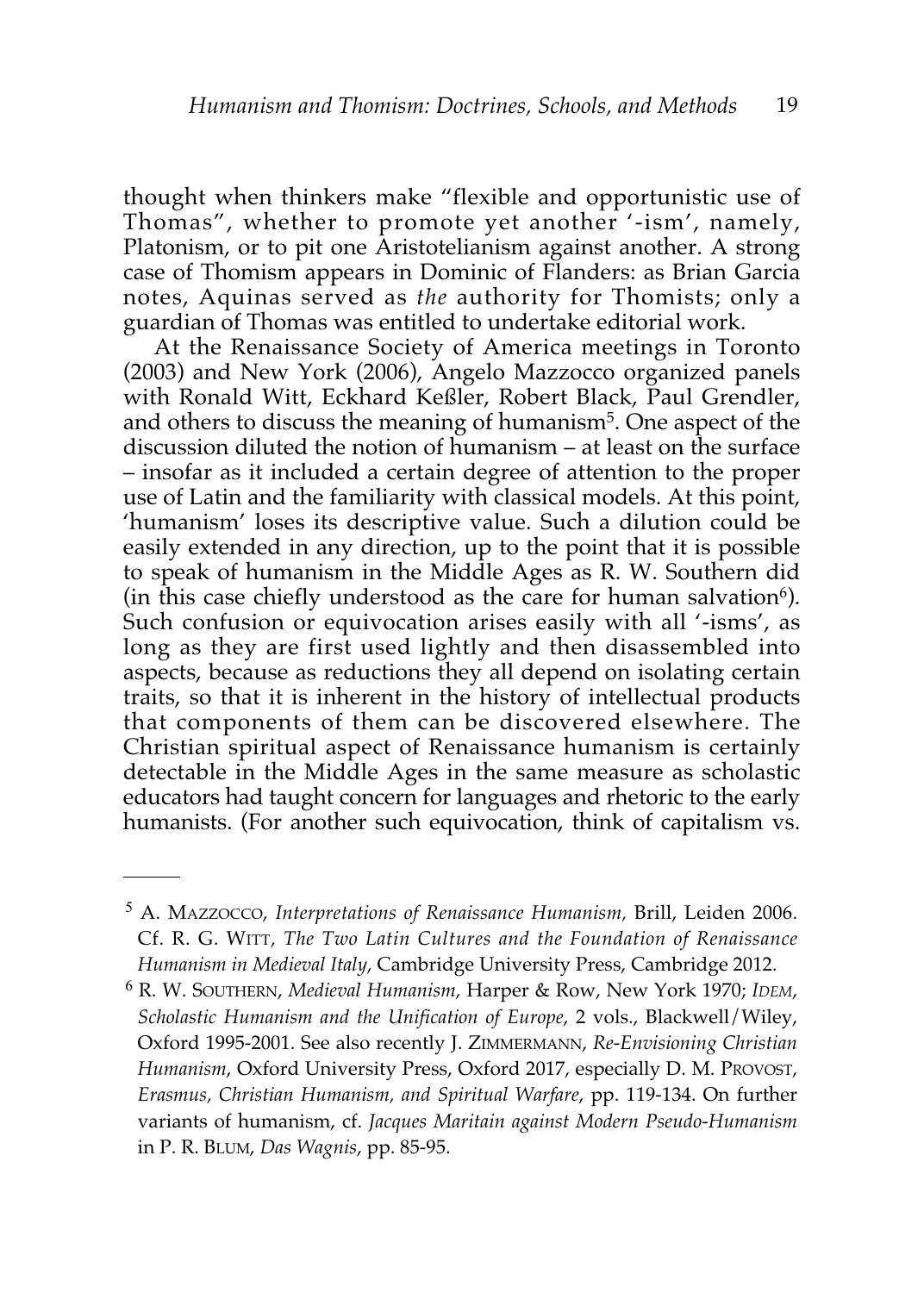communism: of course, communism cannot work without finances and surplus; and capitalism is dead without a community, of which to take advantage. As the old joke goes: capitalism is exploitation of man by man; communism is the other way round.)

Under this presupposition, not only was humanism active before the Renaissance, Thomism also remained alive during and after humanism. Dividing lines between Scholasticism and humanism become even more intriguing when we follow Keßler, who saw Renaissance humanism as a response to the nominalist and voluntarist strains in Scholasticism: in transcending the metaphysical threat from these schools, humanists might have been much less distant from the Thomist agenda than is commonly thought<sup>7</sup>. In later centuries that became even more obvious, as Pomplun has found out. Not only did religious orders as Thomists contribute to the signature achievements of humanists, namely the study of languages, classic and vernacular; and scholastic forms of argument were used to refute Eastern religions, but also Ippolito Desideri recognized scholastic method in Tibetan debates, a recognition that would have been impossible without the *studia humanitatis*. In the contributions of Garcia-Robiglio and Del Soldato we see the struggle to establish as well as to instrumentalize Aristotelianism and Thomism, even including the humanist appearance of Saint Thomas in a pious dialogue.

So, it is not news that Scholasticism persisted after Petrarch. The news – strongly declared by P.O. Kristeller fifty years ago but still not adequately absorbed into scholarship – is that humanism and scholasticism were hardly enemies. First, as demonstrated here by Pomplun, Gaetano, Matula, and Del Soldato, early modern authors reconciled Thomism and humanism. And second, many authors known as scholastics took humanism seriously and appreciated humanist methods, rather than perceiving the other as a competitor, let alone as an enemy.

<sup>7</sup> E. KESSLER, *Die Philosophie der Renaissance: Das 15. Jahrhundert*, Beck, Munich 2008, pp. 17-19.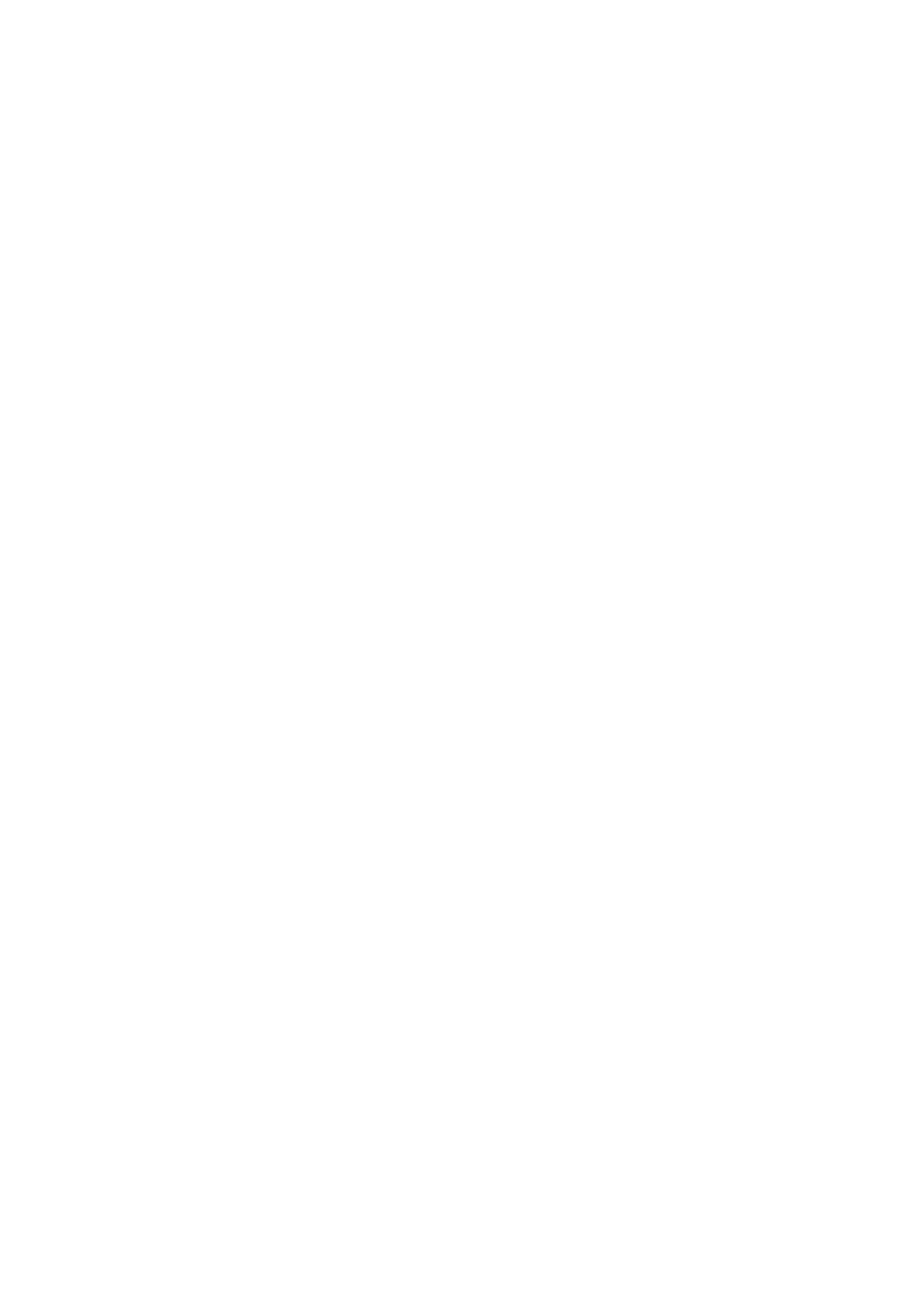#### **OPERE DI TOMMASO D'AQUINO** edite da ESD\*

Catena aurea, *Glossa continua super Evangelia*

- vol. 1, *Matteo* 1-12, introd., testo latino e trad. it., pp. 992;
- vol. 2, *Matteo* 13-28, testo latino e trad. it., pp. 1016;
- vol. 3, *Marco*, testo latino e trad. it., pp. 656;
- vol. 4, *Luca* 1-10, testo latino e trad. it., pp. 648;
- vol. 5, *Luca* 11-24, testo latino e trad. it., pp. 696.
- vol. 6, *Giovanni* 1-8, testo latino e trad. it., pp. 600.
- vol. 7, *Giovanni* 9-21, testo latino e trad. it., pp. 576.
- Commento agli Analitici Posteriori di Aristotele, vol. 1, pp. 552.
- Commento agli Analitici Posteriori di Aristotele, vol. 2, pp. 592.
- Commento ai Libri di Boezio, *Super Boetium De Trinitate*, *Expositio Libri Boetii De Ebdomadibus,* introd. e trad. it., pp. 320.
- Commento ai Nomi Divini di Dionigi, *Super Librum Dionysii de Divinis Nominibus* vol. 1, Libri I-IV, introd., testo latino e trad. it., pp. 584;
	- vol. 2, Libri V-XIII, testo latino e trad. it., comprende anche *De ente et essentia*, pp. 568.
- Commento al *Corpus Paulinum, Expositio et lectura super Epistolas Pauli Apostoli*
	- vol. 1, *Romani*, introd., testo latino e trad. it., pp. 1024;
	- vol. 2, *1 Corinzi*, introd., testo latino e trad. it., pp. 928;
	- vol. 3, *2 Corinzi, Galati*, introd., testo latino e trad. it., pp. 928;
	- vol. 4, *Efesini, Filippesi, Colossesi*, introd., testo latino e trad. it., pp. 760;
	- vol. 5, *Tessalonicesi, Timoteo, Tito, Filemone*, introd., testo latino e trad. it., pp. 720;
	- vol. 6, *Ebrei*, introd., testo latino e trad. it., pp. 784.

<sup>\*</sup> Le Opere sono ordinate secondo il titolo dell'edizione italiana. Al titolo dell'edizione italiana segue il titolo della tradizione latina consolidata, segnalato in carattere corsivo. Cf. J.-P. TORRELL, *Amico della verità. Vita e opere di Tommaso d'Aquino*, ESD, 3a edizione completamente rivista, Bologna 2017.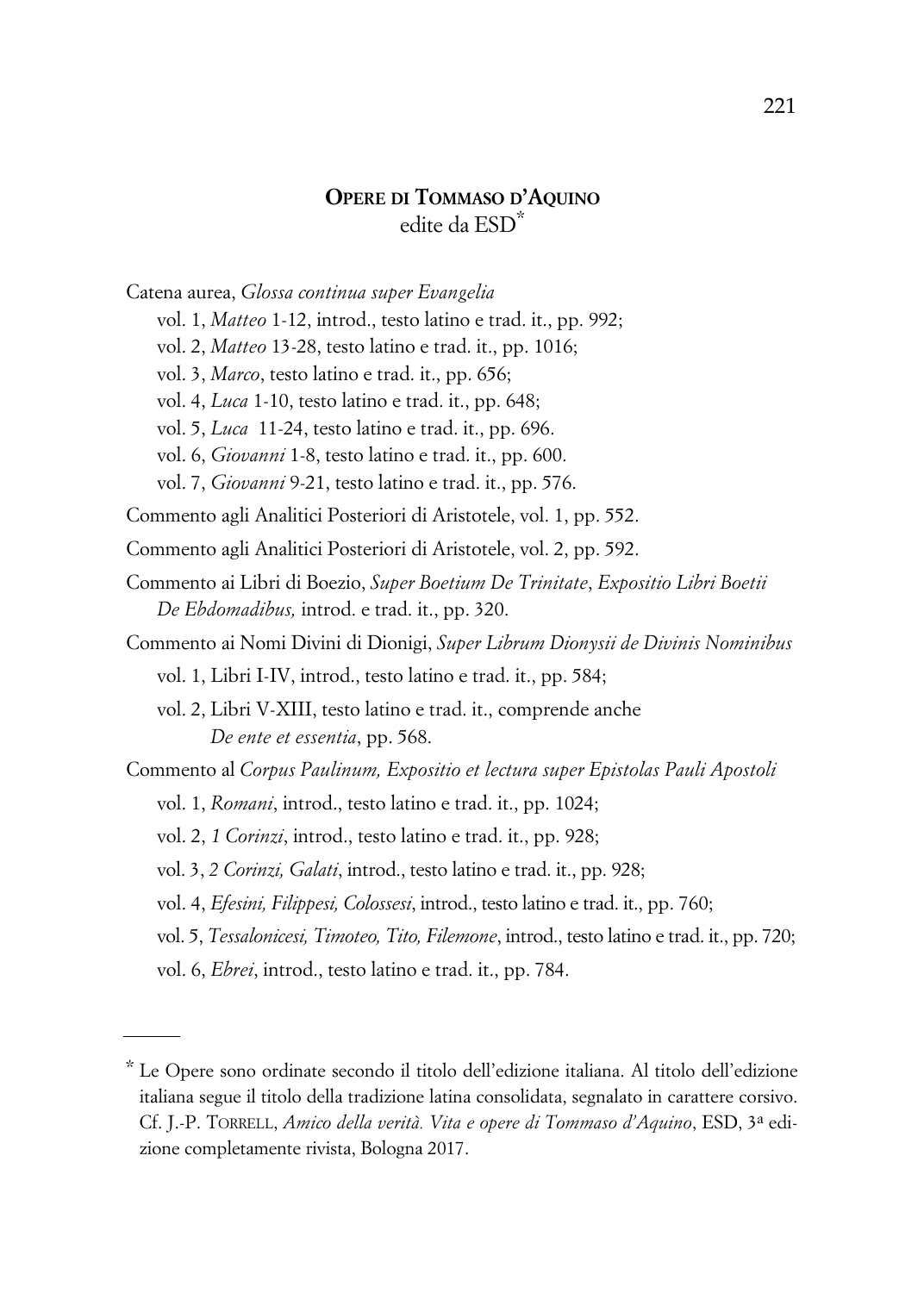Commento al Libro di Boezio De Ebdomadibus.

L'essere e la partecipazione, *Expositio Libri Boetii De Ebdomadibus*, introd., testo latino e trad. it., pp. 152.

Commento al Libro di Giobbe, *Expositio super Job ad litteram*, introd., trad. it., pp. 528.

- Commento all'Etica Nicomachea di Aristotele, *Sententia Libri Ethicorum*
	- vol. 1, Libri I-V, introd. e trad. it., pp. 672;
	- vol. 2, Libri VI-X, trad. it., pp. 608.
- Commento alla Fisica di Aristotele, *Sententia super Physicorum* vol. 1, Libri I-III, introd., testo latino e trad. it., pp. 640; vol. 2, Libri IV-VI, testo latino e trad. it., pp. 776; vol. 3, Libri, VII-VIII, testo latino e trad. it., pp. 704.
- Commento alla Metafisica di Aristotele, *Sententia super Metaphysicorum* vol. 1, Libri I-IV, introd., testo latino e trad. it., pp. 800; vol. 2, Libri V-VIII, testo latino e trad. it., pp. 840; vol. 3, Libri IX-XII, testo latino e trad. it., pp. 848.
- Commento alla Politica di Aristotele, *Sententia Libri Politicorum*, introd., trad. it., pp. 464.
- Commento alle Sentenze di Pietro Lombardo, *Scriptum super Libros Sententiarum* vol. 1, Libro I, dd. 1-21, introd., testo latino e trad. it., pp. 1104;
	- vol. 2, Libro I, dd. 22-48, testo latino e trad. it., pp. 1056;
	- vol. 3, Libro II, dd. 1-20, testo latino e trad. it., pp. 1000;
	- vol. 4, Libro II, dd. 21-44, testo latino e trad. it., pp. 1120;
	- vol. 5, Libro III, dd. 1-22, testo latino e trad. it., pp. 1176;
	- vol. 6, Libro III, dd. 23-40, testo latino e trad. it., pp. 1088;
	- vol. 7, Libro IV, dd. 1-13, testo latino e trad. it., pp. 1024;
	- vol. 8, Libro IV, dd. 14-23, testo latino e trad. it., pp. 1016;
	- vol. 9, Libro IV, dd. 24-42, testo latino e trad. it., pp. 912;
	- vol. 10, Libro IV, dd. 43-50, testo latino e trad. it., pp. 1000.

Compendio di teologia, *Compendium theologiae*, introd., trad. it., pp. 384.

Credo. Commento al Simbolo degli apostoli, introd., trad. it, pp. 128.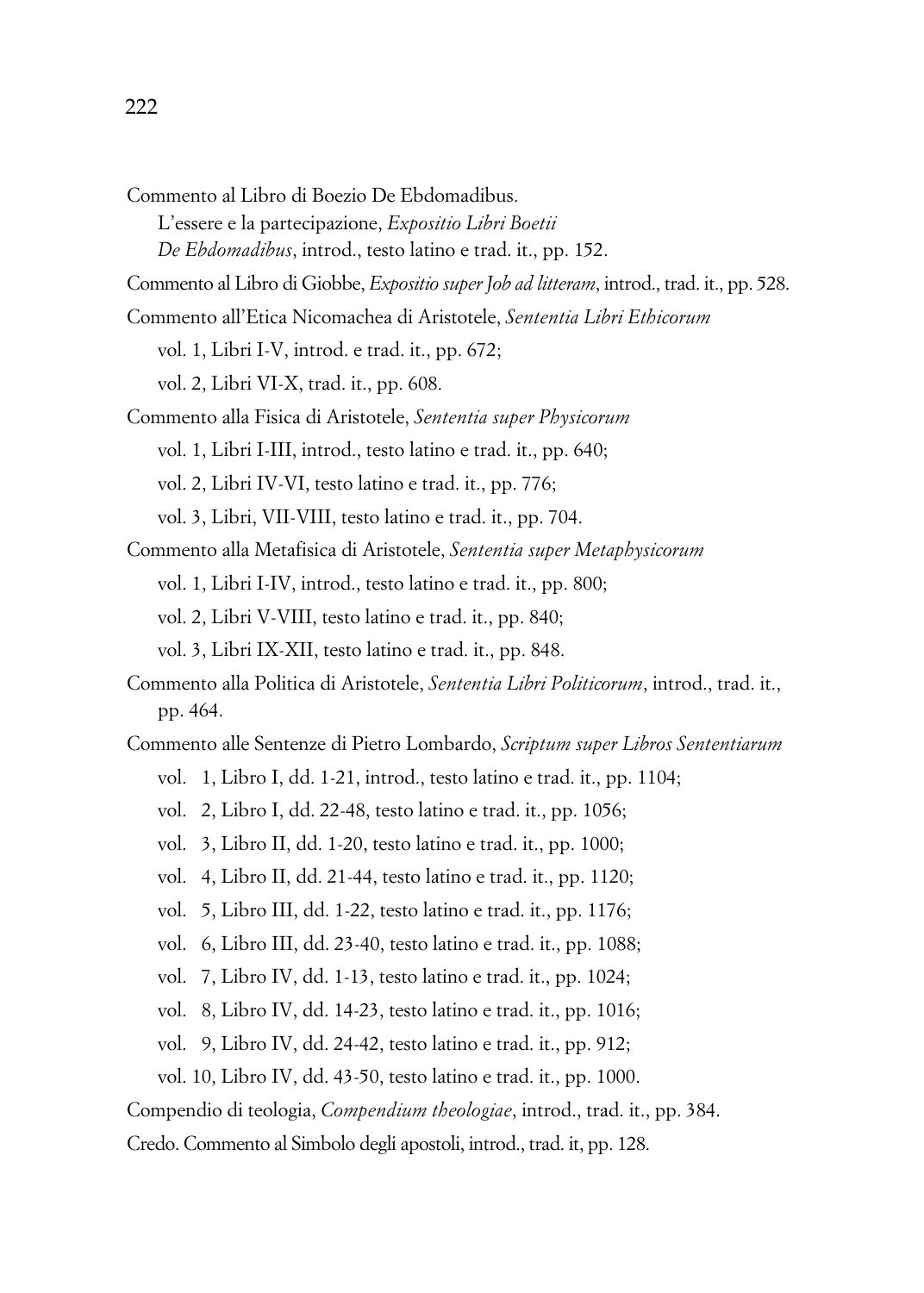- Fondamenti dell'ontologia tomista. Il Trattato *De ente et essentia*, introd., commento, testo latino e trad. it, pp. 320.
- I Sermoni e le due Lezioni inaugurali, *Sermones*, *Principia* "*Rigans montes*", "*Hic est liber*", introd., commento e trad. it., pp. 368.
- La conoscenza sensibile. Commenti ai libri di Aristotele: Il senso e il sensibile; La memoria e la reminiscenza, *Sentencia Libri De sensu et sensato cuius secundus tractatus est De memoria et reminiscencia*, introd., trad. it., pp. 256.
- La giustizia forense. Il quadro deontologico, *Summa Theologiae* II-II, qq. 67-71, introd., trad. it., pp. 96.
- La legge dell'amore. La carità e i dieci comandamenti, *In decem preceptis,* introd., trad. it., pp. 128.
- La perfezione cristiana nella vita consacrata: Contro gli avversari del culto di Dio e della vita religiosa, La perfezione della vita spirituale, Contro la dottrina di quanti distolgono dalla vita religiosa, *Contra impugnantes Dei cultum et religionem, De perfectione spiritualis vitae, Contra pestiferam doctrinam retrahentium homines a religionis ingressu*, introd., trad. it., pp. 448.
- La preghiera cristiana. Il Padre nostro, l'Ave Maria e altre preghiere, introd., trad. it., pp. 128.
- La Somma contro i Gentili, *Summa contra Gentiles* vol. 1, Libri I-II, introd., testo latino e trad. it., pp. 784;
	- vol. 2, Libro III, testo latino e trad. it., pp. 640;
	- vol. 3, Libro IV, testo latino e trad. it., pp. 464.
- La Somma Teologica, *Summa Theologiae,* in 35 volumi, introduzione a ogni sezione, testo latino e trad. it.
- La Somma Teologica, *Summa Theologiae,* in 6 volumi, sola traduzione italiana
	- vol. 1, Parte I, pp. 1040;
	- vol. 2, Parte I-II, pp. 976;
	- vol. 3, Parte II-II, qq. 1-79, pp. 616 (esaurito);
	- vol. 4, Parte II-II, qq. 80-189, pp. 816;
	- vol. 5, Parte III, pp. 920;
	- vol. 6, Supplemento, pp. 848.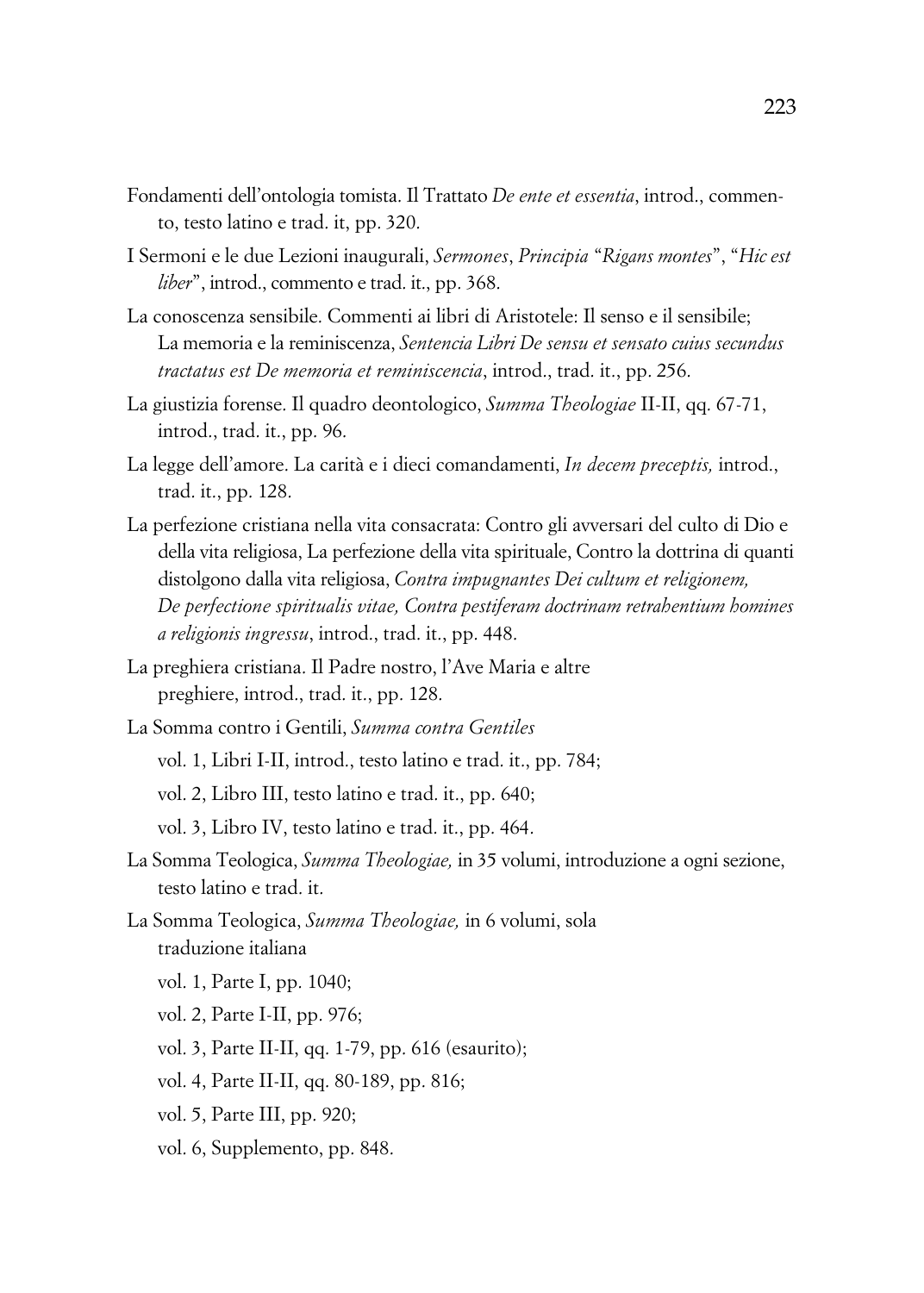- La Somma Teologica (edizione 2014), *Summa Theologiae,* in 4 volumi, introduzioni, testo latino e trad. it.
	- vol. 1, *Prima Parte*, pp. 1312;
	- vol. 2, *Seconda Parte, Prima Sezione*, pp. 1264;
	- vol. 3, *Seconda Parte, Seconda Sezione*, pp. 1824;
	- vol. 4, *Terza Parte*, pp. 1216.
- La virtù della fede, *Summa Theologiae* II-II, qq. 1-16, introd., trad. it., pp. 248.
- La virtù della prudenza, *Summa Theologiae* II-II, qq. 47-56, introd., trad. it., pp. 160.
- La virtù della speranza, *Summa Theologiae* II-II, qq. 17-22, introd., trad. it., pp. 112.
- L'unità dell'intelletto, *De unitate intellectus,* L'eternità del mondo, *De aeternitate mundi,* introd., testo latino e trad. it., pp. 240.
- Le Questioni Disputate, *Quaestiones Disputatae*
	- vol. 1, La Verità, *De Veritate*, introd., testo latino e trad. it., qq. I-IX, pp. 968;
	- vol. 2, La Verità, *De Veritate*, introd., testo latino e trad. it., qq. X-XX, pp. 896;
	- vol. 3, La Verità, *De Veritate*, introd., testo latino e trad. it., qq. XXI-XXIX, pp. 992;
	- vol. 4, L'anima umana, *De Anima;* Le creature spirituali, *De spiritualibus creaturis*, introd., testo latino e trad. it., pp. 832;
	- vol. 5, Le virtù, *De virtutibus in communi*, *De caritate*, *De correctione fraterna*, *De spe*, *De virtutibus cardinalibus*; L' unione del Verbo Incarnato, *De unione Verbi Incarnati*, introd., testo latino e trad. it., pp. 688;
	- vol. 6, Il male, *De malo*, introd., testo latino e trad. it., qq. I-VI, pp. 624;
	- vol. 7, Il male, *De malo*, testo latino e trad. it., qq. VII-XVI, pp. 736;
	- vol. 8, La potenza divina, *De potentia Dei*, introd., testo latino e trad. it., qq. I-V, pp. 784;
	- vol. 9, La potenza divina, *De potentia Dei*, testo latino e trad. it., qq. VI-X, pp. 672;
	- vol. 10, Su argomenti vari, *Quaestiones quodlibetales*, introd., testo latino e trad. it., qq. VII-XI, pp. 520;
	- vol. 11, Su argomenti vari, *Quaestiones quodlibetales*, testo latino e trad. it., qq. I-VI, XII, pp. 848.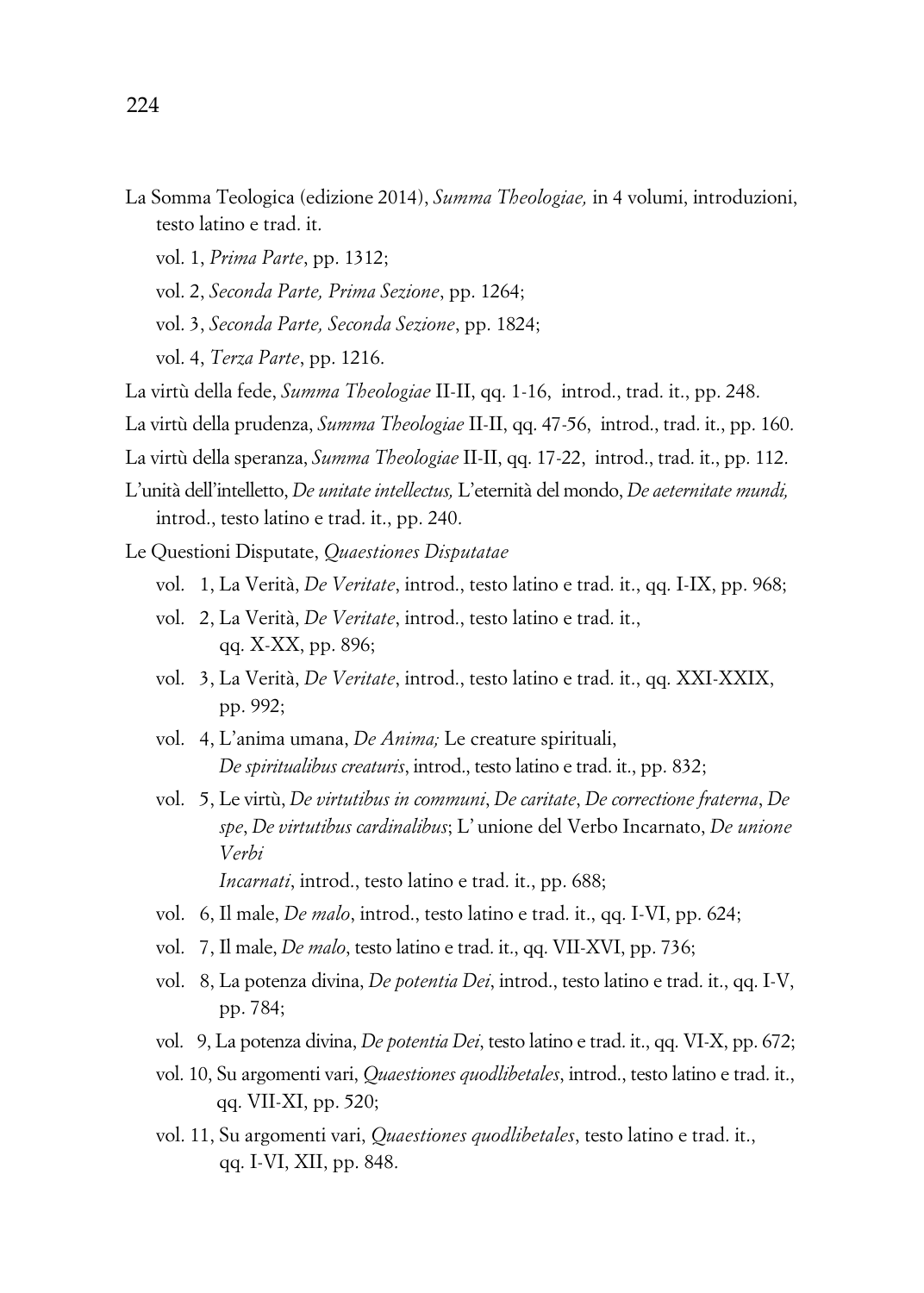- Logica dell'enunciazione. Commento al libro di Aristotele *Peri Hermeneias, Expositio Libri Peryermenias*, introd., trad. it., pp. 264.
- Opuscoli politici: Il governo dei principi, Lettera alla duchessa del Brabante, La dilazione nella compravendita, *De Regno ad Regem Cypri*, *Epistola ad Ducissam Brabantiae*, *De emptione et venditione ad tempus*, introd., trad. it., pp. 464.
- Opuscoli spirituali: Commenti al Credo, Padre Nostro, Ave Maria, Dieci Comandamenti, Ufficio e Messa per la Festa del Corpus Domini, Le preghiere di san Tommaso, Lettera a uno studente, *In Symbolum Apostolorum*, *In orationem dominicam*, *In salutationem angelicam*, *In duo praecepta caritatis et in decem legis praecepta expositio*, *Officium de Festo Corporis Christi*, *Piae Preces*, *Ad Joannem*, introd., trad. it., pp. 352 (esaurito).
- Pagine di filosofia: Filosofia della natura, antropologia, gnoseologia, teologia naturale, etica, politica, pedagogia,

*De Principiis naturae,* testo latino e trad. it., introduzioni e antologia di brani, pp. 224.

#### **ALTRE OPERE SU TOMMASO D'AQUINO** edite da ESD

- JEAN-PIERRE TORRELL, *Amico della verità. Vita e opere di Tommaso d'Aquino*, 3a ed. completamente rivista*,* pp. 624.
- BATTISTA MONDIN, *Dizionario enciclopedico del pensiero di san Tommaso d'Aquino*, 2a ed*.,* pp. 764.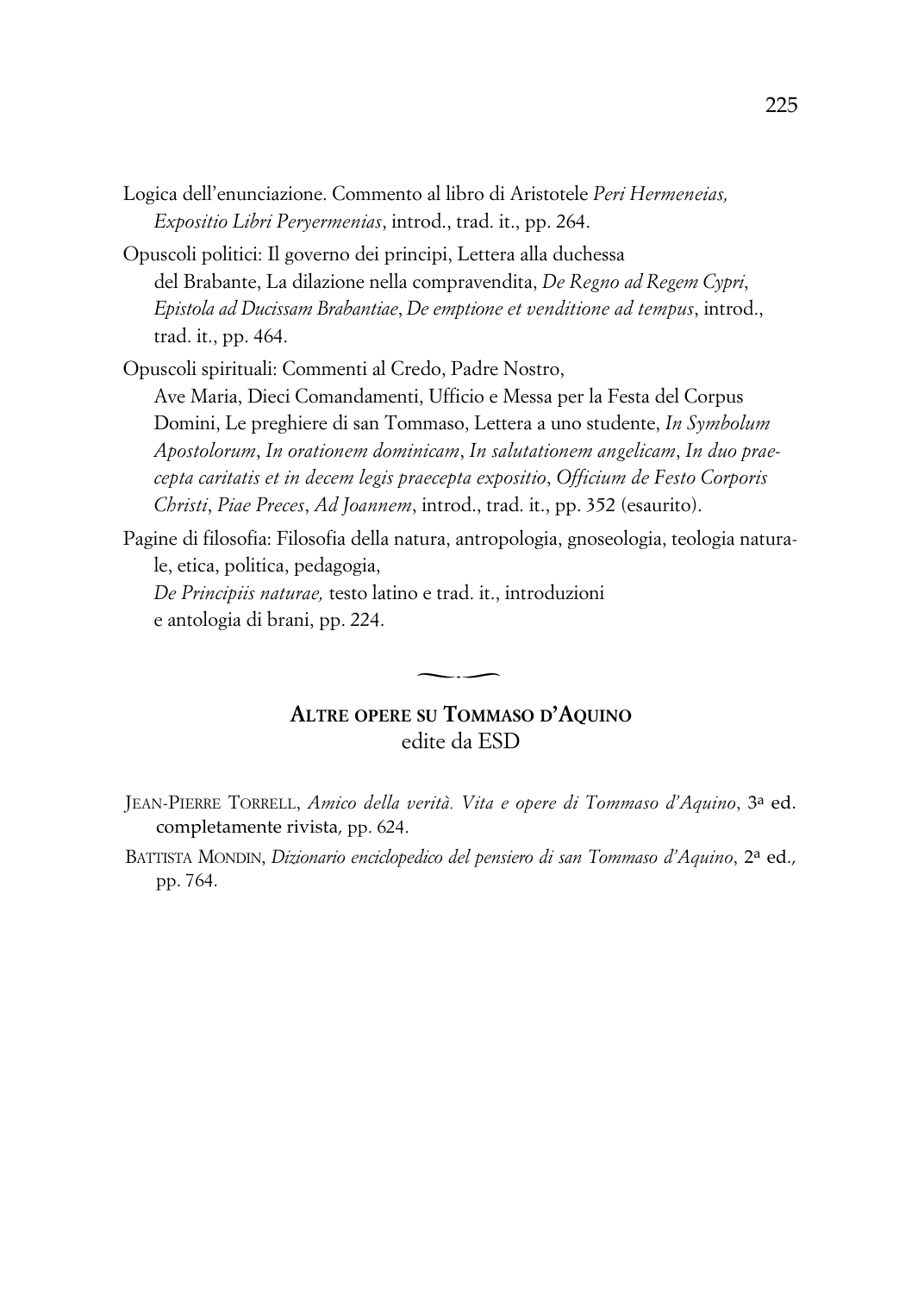#### **FILOSOFIA**

MONDIN B., *Epistemologia e Cosmologia, 2a ed.* MONDIN B., *Etica e Politica, 2a ed.* MONDIN B., *La metafisica di San Tommaso d'Aquino e i suoi interpreti, 2a ed.* MONDIN B., *Il problema di Dio, 2a ed.* RUFFINENGO P. P., *Ontonòesis, Introduzione alla metafisica per un amico pasticciere* MANZI A., *La paura dell'uomo contemporaneo* GORIUP L., *Il rischio è bello* MAZZANTI A. M. (ed.), *Verità e mistero* VANNI ROVIGHI S., *Filosofia della conoscenza, 2a ed.* BERTUZZI G. (ed.), *L'origine dell'Ordine dei Predicatori e l'Università di Bologna* SALVIOLI M., *Il Tempo e le Parole* CARPI O. L., *Il problema del rapporto fra virtù e felicità nella filosofia morale di Immanuel Kant* LOBATO A., *La dignità della persona umana. Privilegio e conquista* AA. VV., *Dalla Prima alla Seconda Scolastica* PIAZZA G., *Il nome di Dio. Una storia della prova ontologica* EMILIANI A., *Dio è la mia speranza* EMILIANI A., *Una nuova via alla ricerca di Dio* PIETROSANTI R., *L'anima umana nei testi di San Tommaso* AA. VV., *Cristianesimo nella postmodernità e paideia cristiana della libertà* BOCHENSKI J., *Nove lezioni di logica simbolica* BASTI G., *Filosofia dell'uomo, 3a ed.* EMILIANI A., *Ascesa spirituale a Dio* SIMON B. M., *Esiste una «intuizione» dell'essere?* TOMMASO D'AQUINO, *L'essere e la partecipazione. Commento al libro di Boezio «De Ebdomadibus»* MANFERDINI T., *Comunicazione ed estetica in Sant'Agostino* AA. VV., *La nuova evangelizzazione e il personalismo cristiano* MANFERDINI T., *Essere e verità in Rosmini* ROSSIGNOTTI M., *Persona e tempo in Berdjaev* FIORENTINO E., *Guida alla tesi di laurea* (esaurito) AA. VV., *L'incontro con Dio. Gli ostacoli odierni: materialismo e edonismo* EMILIANI A., *Da gli enti finiti al superente infinito e personale che conosce e ama*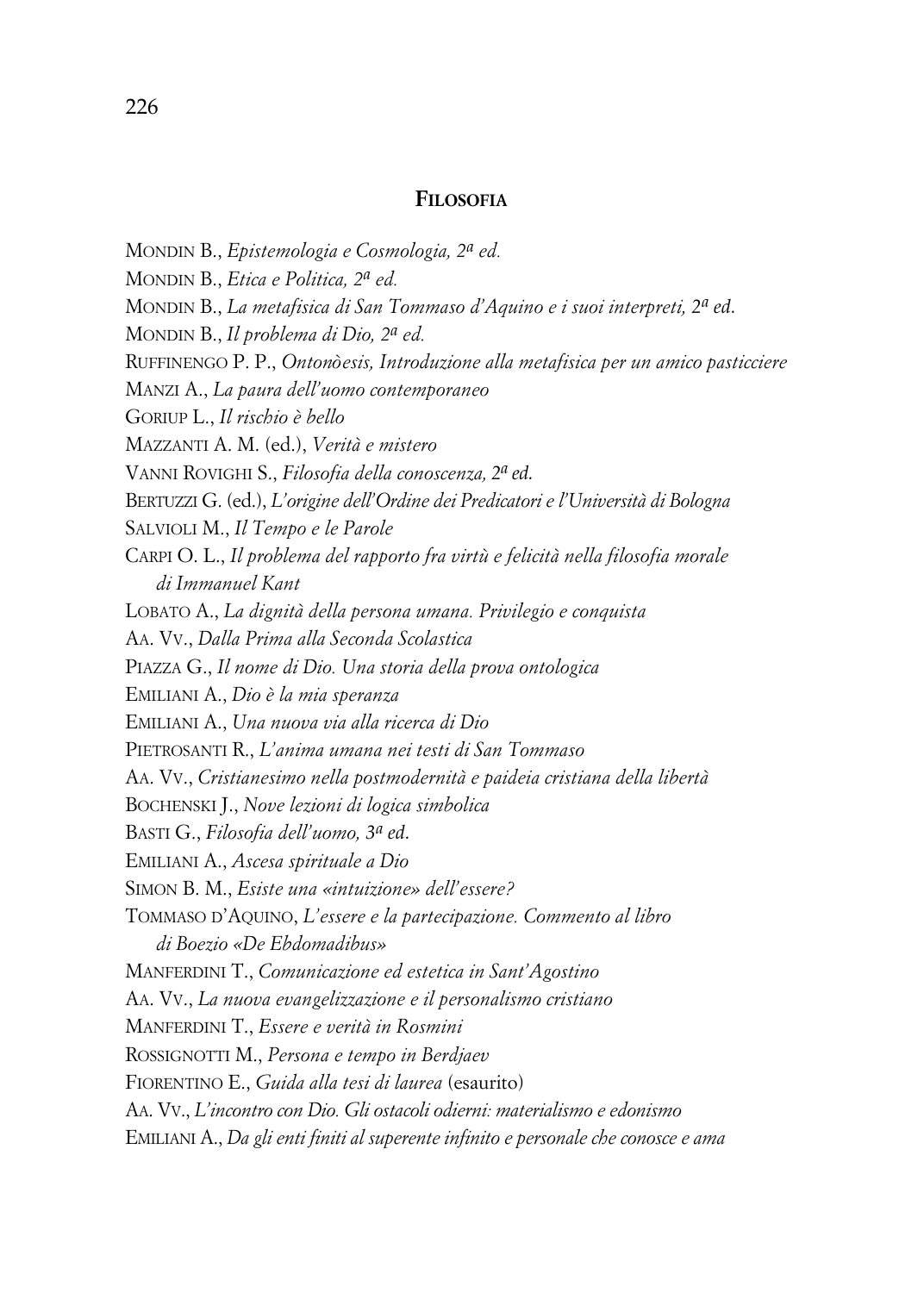LORENZ D., *I fondamenti dell'ontologia tomista* STRUMIA A., *Introduzione alla filosofia della scienza* (esaurito) BASTI G., *Il rapporto mente-corpo nella filosofia della scienza* (esaurito) AA. VV., *Etica dell'atto medico* BERTUZZI G., *La verità in Martin Heidegger* LORENZINI M., *L'uomo in quanto persona* AA. VV., *Coscienza morale e responsabilità politica* AA. VV., *Crisi e risveglio della coscienza morale del nostro tempo* AA. VV., *Homo loquens* (esaurito) TOMMASO D'AQUINO, *Pagine di filosofia, 2a ed.*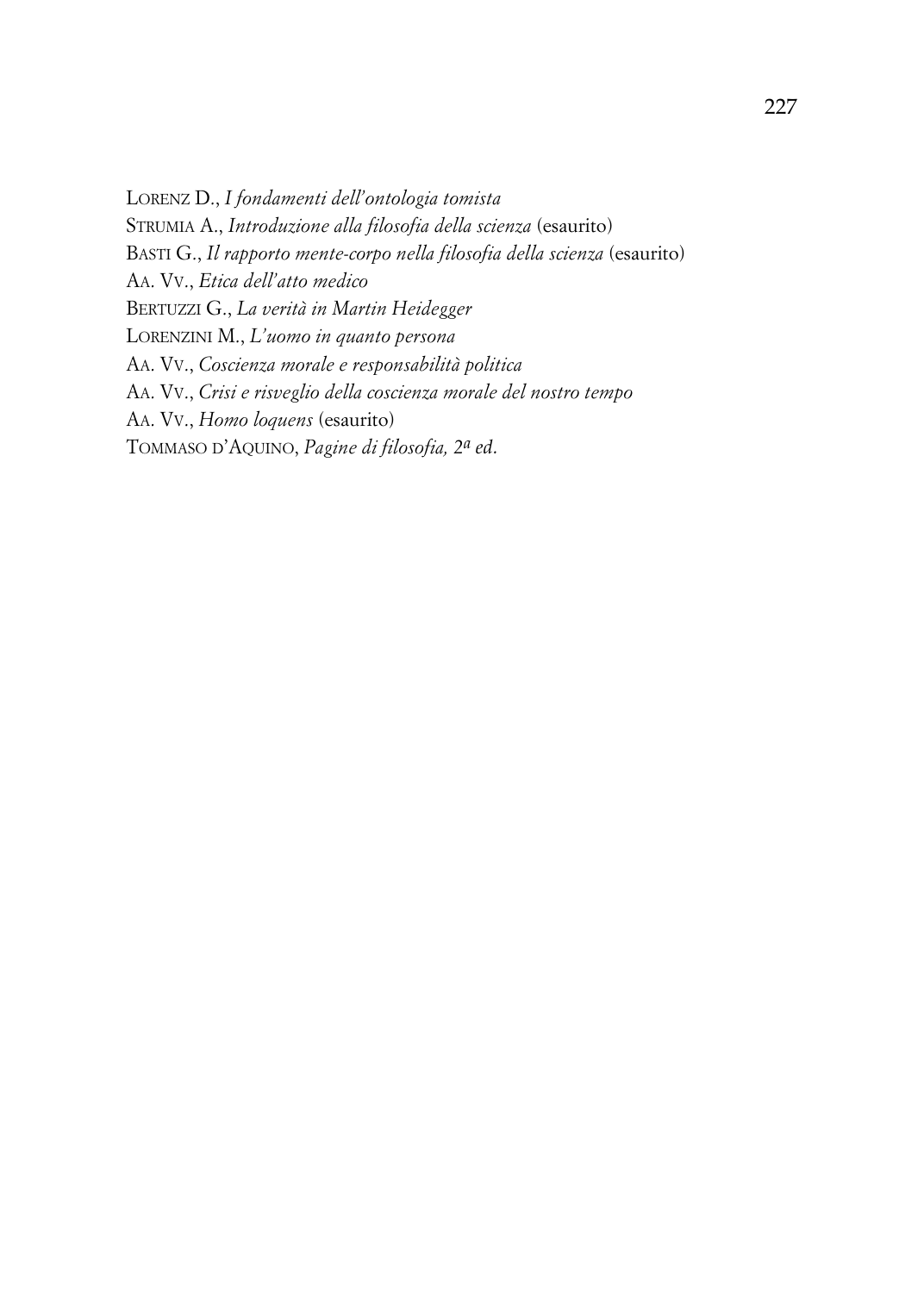#### **TEOLOGIA**

BRUGUÈS J. L., *Corso di teologia morale fondamentale, voll. 1-6.* RUFFINI F., *La "Quaestio de unione Verbi incarnati"* SALVIOLI M. (ed.), *Tomismo creativo* BUZI P., *La Chiesa copta. Egitto e Nubia, 2a ed.* BERNINI R., *La vita consacrata. Teologia e spiritualità* CARPIN A., *Indissolubilità del matrimonio. La tradizione della Chiesa antica* TESTI C. A., *Santi pagani nella Terra di Mezzo di Tolkien* PIZZORNI R., *Amore e civiltà* PUCCETTI R., *I veleni della contraccezione* MAGNANINI P.-MACCAFERRI A., *Analisi grammaticale dell'aramaico biblico* MILBANK J., *Il fulcro sospeso, Henri de Lubac e il dibattito intorno al soprannaturale* COGGI R., *Trattato di Mariologia. I misteri della fede in Maria, 2a ed.* CHIESA ORTODOSSA RUSSA, *Fondamenti della dottrina sociale* MONDIN B., *L'uomo secondo il disegno di Dio, 2a ed.* BARILE R. (ed.), *Il rosario. Teologia, storia, spiritualità* PASINI G., *Il monachesimo nella Rus' di Kiev* PANE R., *La Chiesa armena. Storia, spiritualità, istituzioni* MONDIN B., *La Trinità mistero d'amore, 2a ed.* COMMISSIONE TEOLOGICA INTERNAZIONALE, *Documenti 1969-2004, 2a ed.* DERMINE F. M., *Carismatici, sensitivi e medium, 2a ed.* LIVI A., *Filosofia e Teologia* BARZAGHI G., *La Somma Teologica in Compendio* BOSCHI B., *Due Testamenti, una sola storia* OLMI A. (ed.), *Il peccato originale tra teologia e scienza* BOSCHI B., *Genesi. Commento esegetico e teologico* CARPIN A., *Donna e sacro ministero. La tradizione ecclesiale: anacronismo o fedeltà?* SPATARU D., *Sacerdoti e diaconesse. La gerarchia ecclesiastica secondo i Padri Cappadoci* CARPIN A., *Cipriano di Cartagine. Il vescovo nella Chiesa, la Chiesa nel vescovo* COUSIN H.-LÉMONON J. P., *Le diverse correnti della religione ebraica* ABADIE P.-COUSIN H.-LÉMONON J. P., *Il monoteismo specificità e originalità della fede ebraica* COUSIN H.-LÉMONON J.P.-MASSONNET J.-MÉASSON A., *Come gli ebrei leggevano i testi sacri* ABADIE P.-MASSONNET J., *Il culto nella società giudaica*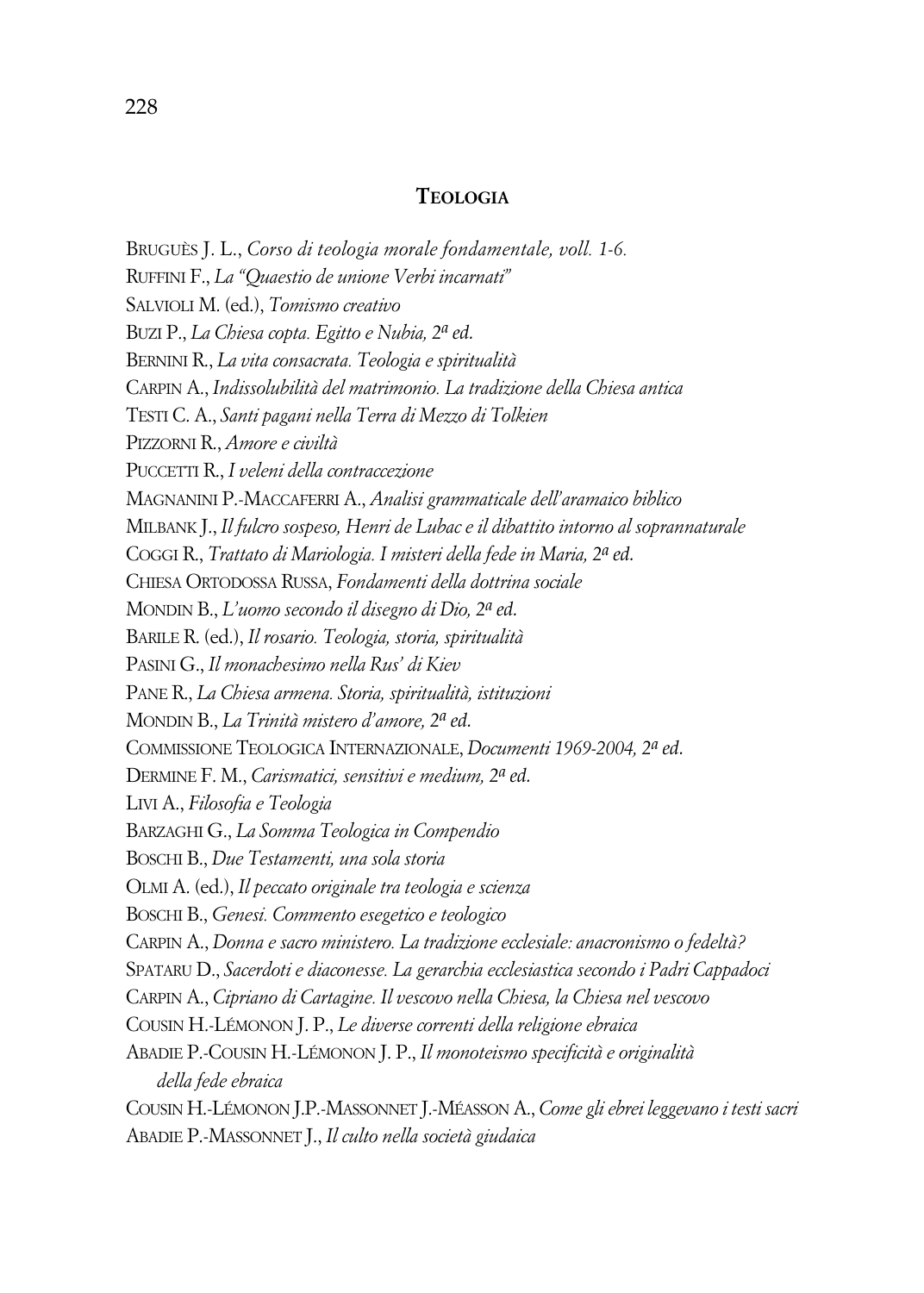COMBY J.-LÉMONON J.P.-MASSONNET J.-RICHARD F., *La civiltà greco-romana e la civiltà giudaica* LÉMONON J.P.-RICHARD F., *Gli Ebrei e l'Impero Romano ai tempi di Gesù* COGGI R., *Ripensando Lutero* CARPIN A., *Angeli e demòni nella sintesi patristica di Isidoro di Siviglia* CARBONE G. M., *L'uomo immagine e somiglianza di Dio* CHARAMSA C., *Davvero Dio soffre?* CARPIN A., *La Redenzione in Origene, sant'Anselmo e san Tommaso* SUH A., *Le rivelazioni private nella vita della Chiesa* BARZAGHI G., *Soliloqui sul Divino* AA. VV., *Approfondimento concettuale della fede e inculturazione* DA CRISPIERO M., *Teologia della sessualità* (esaurito) PERINI G., *I Sacramenti: Battesimo Confermazione Eucaristia - II* PERINI G., *I Sacramenti e la grazia di Cristo Redentore - I* MATTIOLI V., *La difficile sessualità* (esaurito) CARPIN A., *L'Eucaristia in Isidoro di Siviglia* AA. VV., *La coscienza morale e l'evangelizzazione oggi* GHERARDINI B., *Santa o Peccatrice?* (esaurito) SEMERARO M., *Il Risorto tra noi* (esaurito) AA. VV., *Le sètte religiose: una sfida pastorale* TESTA B. (ed.), *La nuova evangelizzazione dell'Europa nel Magistero di Giovanni Paolo II* VICARIATO DI ROMA, *Prontuario teologico in preparazione agli Ordini e ai Ministeri* SPIAZZI R., *Cristianesimo e cultura* AA. VV., *Il matrimonio e la famiglia* CAVALCOLI C., *La buona battaglia* BARILE R., *La fatica di uno scriba* BIAGI R., *Cristo profeta, sacerdote e re*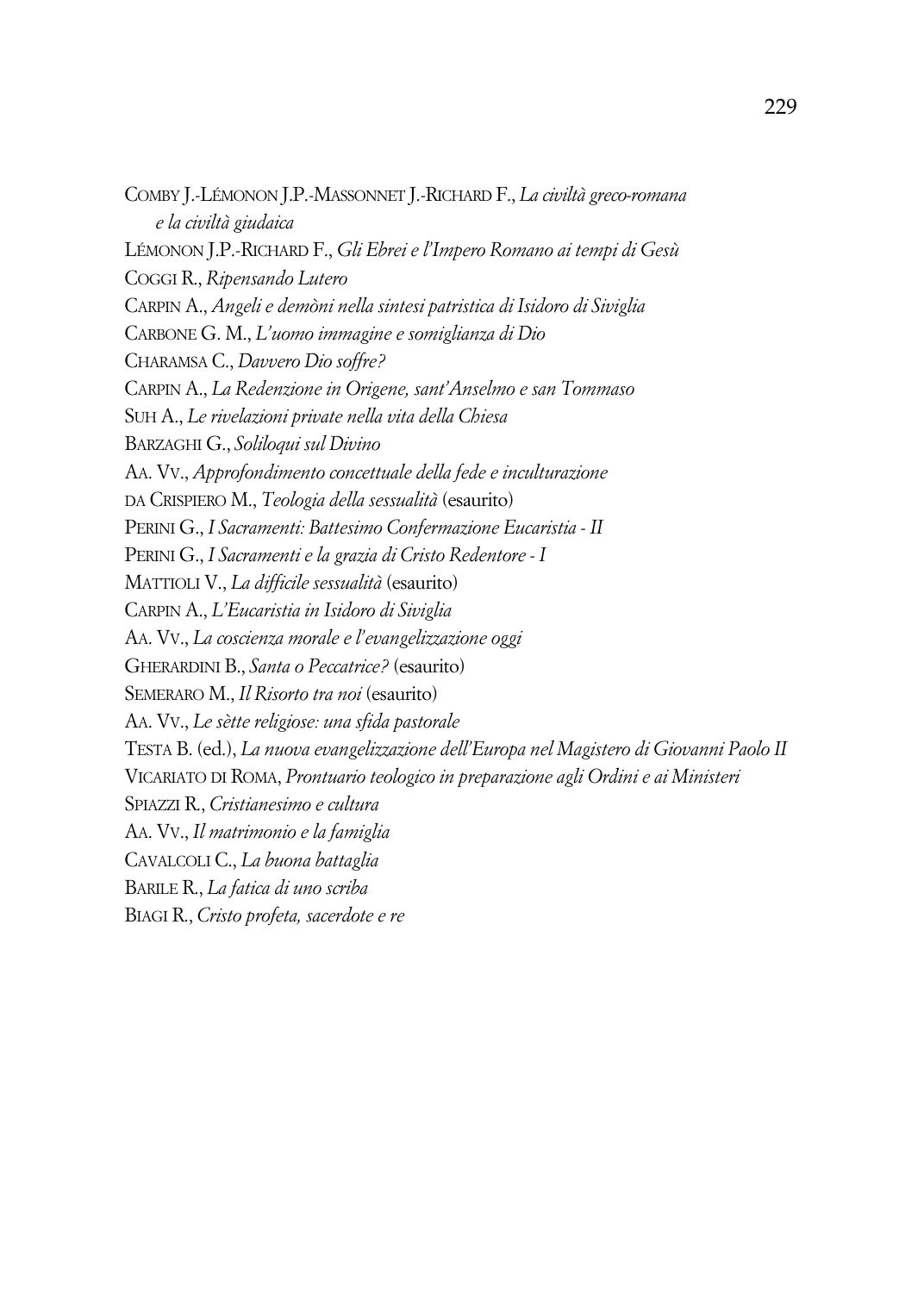#### **I TALENTI**

#### Collana diretta da Moreno Morani già diretta da Marta Sordi

La collana «I Talenti», edita da Edizioni San Clemente e Edizioni Studio Domenicano, ospita testi fondamentali che sono all'origine delle tradizioni culturali d'Oriente e d'Occidente, cristiane e non cristiane, integrando e completando l'edizione dei Padri della Chiesa. Si riporta il testo critico in lingua originale, la traduzione italiana e un apparato di introduzioni, note e commenti con cui il lettore moderno potrà finalmente apprezzare queste opere, vere pietre miliari e autentici «talenti» della cultura umana universale.

- 1. TERTULLIANO, *Difesa del cristianesimo* (*Apologeticum*)
- 2. ELISEO L'ARMENO, *Commento a Giosuè e Giudici*
- 3. BARDESANE, *Contro il Fato* (*Peri heimarmene*)
- 4. ANONIMO, *Libro dei due Principi*
- 5. ELISEO L'ARMENO, *Sulla passione, morte e risurrezione del Signore*
- 6. DIONIGI, *I nomi divini*
- 7. DIONIGI, *Mistica teologia e Epistole I-V*
- 8. TERTULLIANO, *Il battesimo*
- 9. TERTULLIANO, *La penitenza*
- 10. TERTULLIANO, *Questione previa contro gli eretici*
- 11. TERTULLIANO, *Alla sposa*
- 12. TOMMASO D'AQUINO, *L'unità dell'intelletto, L'eternità del mondo*
- 13. GIOVANNI DAMASCENO, *Esposizione della fede*
- 14. MATTEO RICCI, *Catechismo*
- 15. GREGORIO DI NAZIANZO, *Cinque Discorsi Teologici. Sulla Trinità*
- 16. TERTULLIANO, *La carne di Cristo*
- 17.TOMMASO D'AQUINO,*Commento agliAnaliticiPosteriori diAristotele, vol. 1*
- 18.TOMMASO D'AQUINO,*Commento agliAnaliticiPosteriori diAristotele, vol. 2*
- 19.CATERINA DA SIENA, *Dialogo*
- 20. NICCOLÒ CUSANO, *L'occhio mistico della metafisica (Opuscoli)*

Di prossima pubblicazione:

TOMMASO D'AQUINO, *Commento al Vangelo secondo Matteo* TOMMASO D'AQUINO, *Commento a Isaia* ROMANO IL MELODE, *Carmi*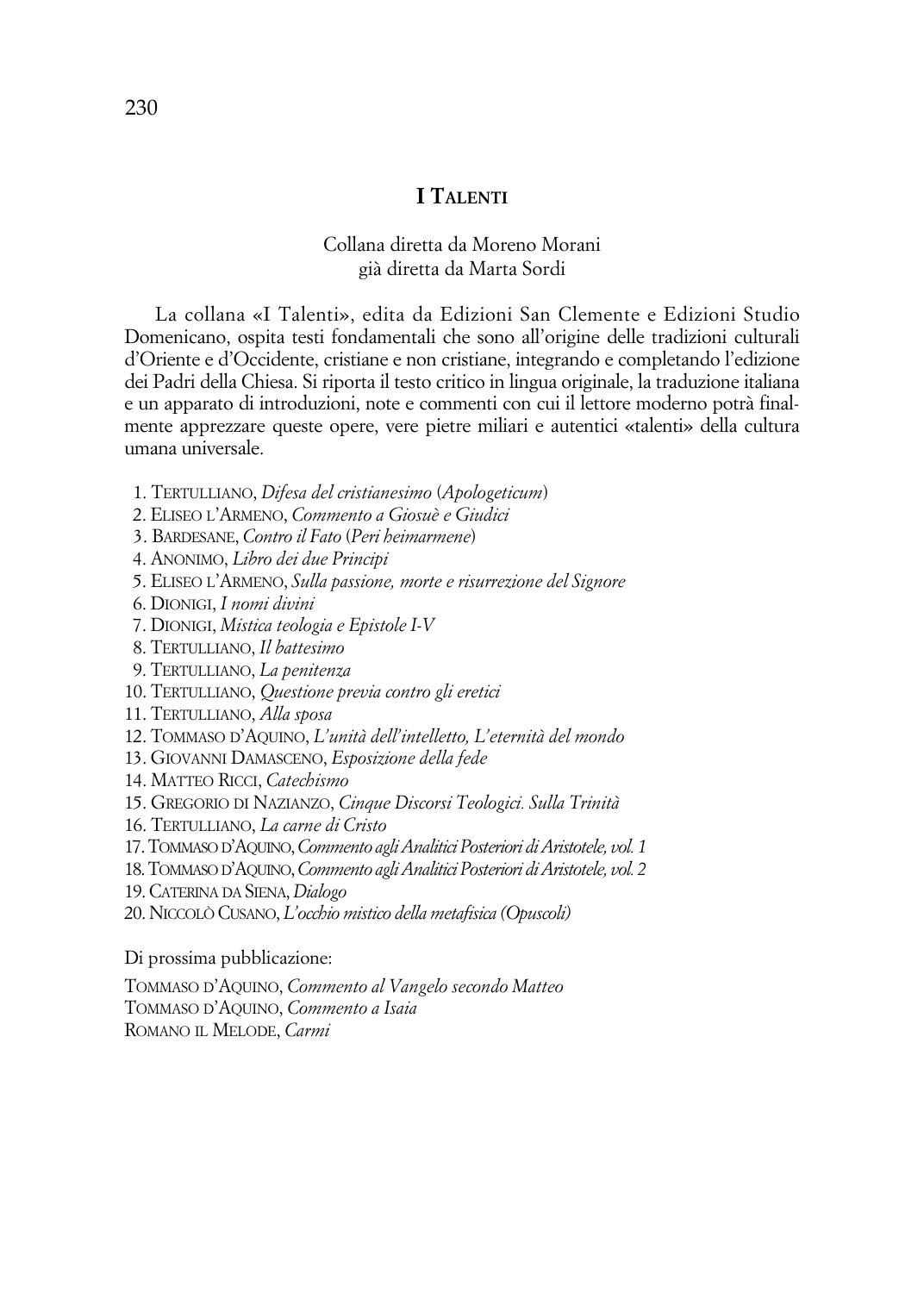#### **SOURCES CHRÉTIENNES** Edizione italiana

#### Collana presieduta da Paolo Siniscalco

La collezione francese *Sources Chrétiennes*, fondata nel 1942 a Lione da De Lubac e Daniélou, offre testi cristiani antichi, greci, latini e nelle lingue del Vicino Oriente, che, per qualità e per numero, sono universalmente riconosciuti come eccellenti. Dal 2006 le *Edizioni Studio Domenicano* promuovono la traduzione di questa collana in italiano in stretto e proficuo contatto con la "casa madre" di Lione.

L'edizione italiana, da parte sua, si caratterizza specificamente per la scelta di titoli importanti, letterariamente, dottrinalmente e spiritualmente, per la cura con cui è aggiornata la bibliografia in modo completo e sistematico, per le eventuali note aggiuntive o le appendici concernenti problematiche emerse nel campo degli studi dopo la pubblicazione dell'edizione francese, per una loro semplificazione. L'edizione italiana delle *Sources* si propone, infine, di contenere, per quanto possibile, i prezzi di ogni volume.

- 1. CIPRIANO DI CARTAGINE, *L'unità della Chiesa*
- 2. CIPRIANO DI CARTAGINE, *A Donato*; e *La virtù della pazienza*
- 3. MANUELE II PALEOLOGO, *Dialoghi con un musulmano.*
- 4. ANONIMO, *A Diogneto*
- 5. CIPRIANO DI CARTAGINE, *A Demetriano*
- 6. ANONIMO, *La dottrina dei dodici apostoli*
- 7. CIPRIANO DI CARTAGINE, *La beneficenza e le elemosine*
- 8. CLEMENTE DI ROMA, *Lettera ai Corinzi*
- 9. ORIGENE, *Omelie sui Giudici*
- 10. GIUSTINO, *Apologia per i cristiani*
- 11. GREGORIO DI NISSA, *Omelie su Qoelet*
- 12. ATANASIO, *Sant'Antonio Abate. La sua vita*
- 13. DHUODA, *Manuale per mio figlio*
- 14. UGO DI SAN VITTORE, *Sei Opuscoli Spirituali*
- 15. DIADOCO DI FOTICEA, *Opere Spirituali*
- 16. GREGORIO DI NISSA, *Discorso Catechetico*

Di prossima pubblicazione:

GIOVANNI CRISOSTOMO, *Commento a Giobbe*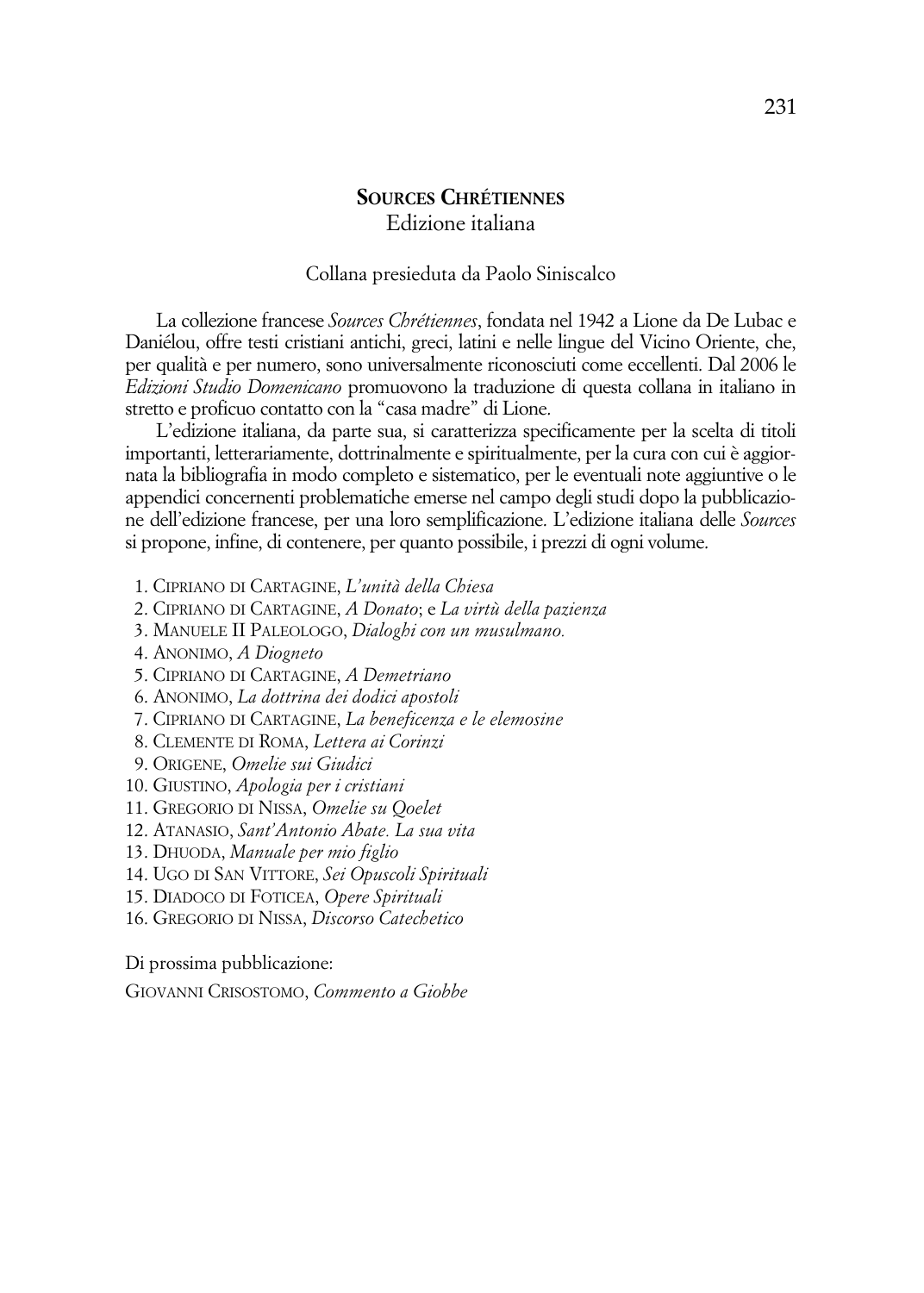Tutti i nostri libri e le altre attività delle Edizioni Studio Domenicano possono essere consultati su: **www.edizionistudiodomenicano.it**

Edizioni Studio Domenicano Via dell'Osservanza 72 - 40136 Bologna - ITALIA Tel. +39 051582034 - Fax. +39 051331583 acquisti@esd-domenicani.it www.edizionistudiodomenicano.it

Finito di stampare nel mese di ottobre 2017 presso SAB, Budrio, Bologna